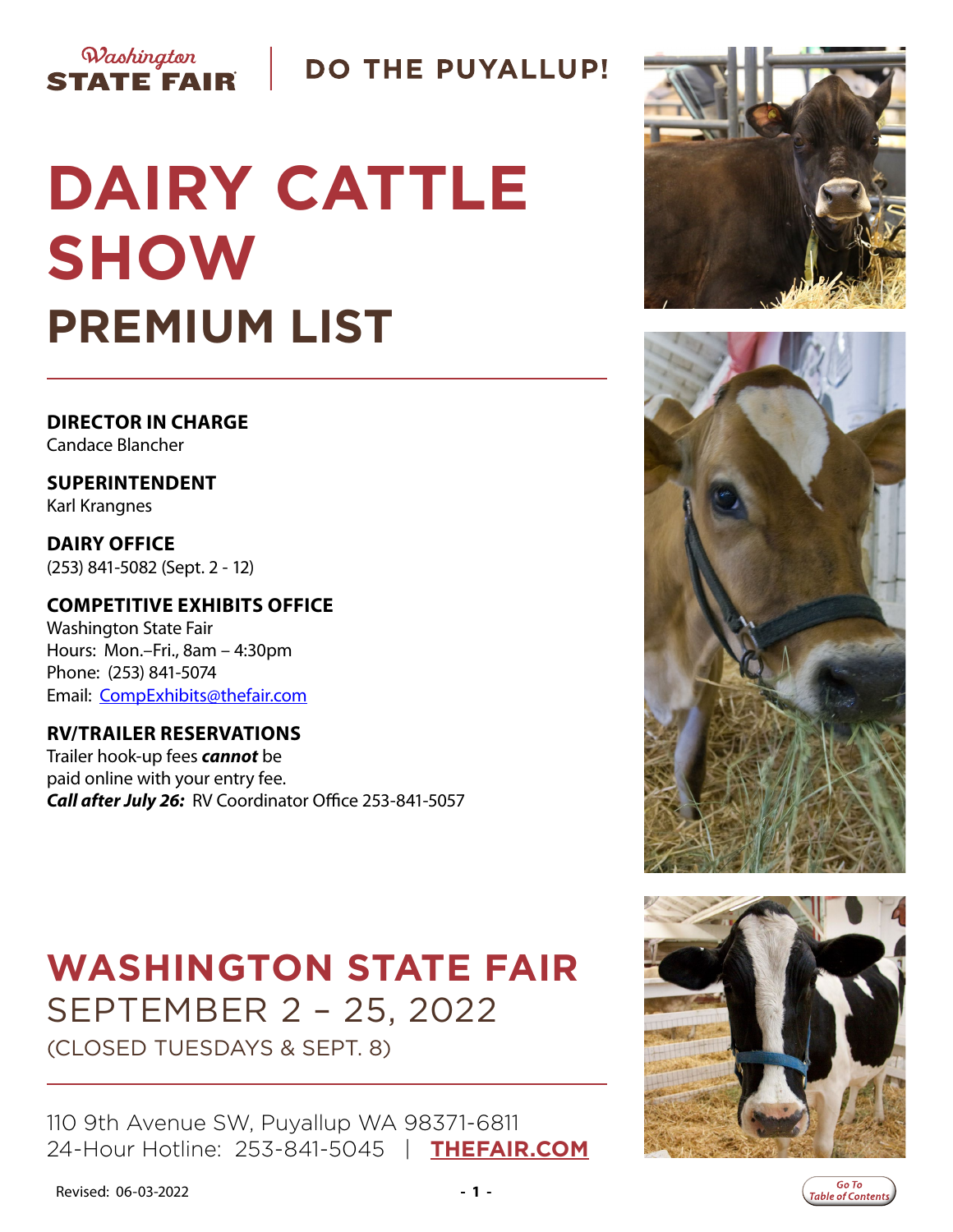# **2022 DAIRY CATTLE SHOW CALENDAR**

<span id="page-1-0"></span>

| <b>SUN</b>                                                              | <b>MON</b>                                                                                                                                                | <b>TUE</b>                   | <b>WED</b>                   | <b>THU</b>                                                                          |                                      | <b>SAT</b>                                                                              |
|-------------------------------------------------------------------------|-----------------------------------------------------------------------------------------------------------------------------------------------------------|------------------------------|------------------------------|-------------------------------------------------------------------------------------|--------------------------------------|-----------------------------------------------------------------------------------------|
|                                                                         |                                                                                                                                                           |                              | <b>AUG. 31</b>               | <b>SEPT. 1</b>                                                                      | SEPT. 2                              | SEPT. 3                                                                                 |
|                                                                         | <b>Online entry registration</b><br>due by 10 pm on<br>TUESDAY, AUG. 23.                                                                                  |                              |                              | <b>Brown Swiss,</b><br>Ayrshire and<br><b>Milking Shorthorn</b><br>arrive<br>12-6pm | <b>OPENING DAY</b><br><b>OF FAIR</b> |                                                                                         |
| SEPT. 4                                                                 | <b>SEPT. 5</b>                                                                                                                                            | SEPT. 6                      | <b>SEPT. 7</b>               | SEPT. 8                                                                             | SEPT. 9                              | <b>SEPT. 10</b>                                                                         |
| <b>TODAY'S SHOWS:</b><br>• Ayrshire Show<br>· Milking Shorthorn<br>Show | <b>TODAY'S SHOWS:</b><br>• All Breed<br>Showmanship<br>• Brown Swiss<br>Show<br><b>Brown Swiss,</b><br>Ayrshire and<br>Milking Shorthorn<br>released, 5pm | <b>FAIR</b><br><b>CLOSED</b> | <b>FAIR</b><br><b>CLOSED</b> | Holstein, Jersey<br>and Guernsey<br>arrive, 9am-12pm                                |                                      | <b>TODAY'S SHOWS:</b><br>• All Breed<br>Showmanship<br>• Holstein Show<br>• Jersey Show |
| <b>SEPT. 11</b>                                                         | <b>SEPT. 12</b>                                                                                                                                           | <b>SEPT. 13</b>              | <b>SEPT. 14</b>              | <b>SEPT. 15</b>                                                                     | <b>SEPT. 16</b>                      | <b>SEPT. 17</b>                                                                         |
| <b>TODAY'S SHOWS:</b><br>• Guernsey Show                                | All cattle released,<br>12 <sub>pm</sub>                                                                                                                  | <b>FAIR</b><br><b>CLOSED</b> |                              |                                                                                     |                                      |                                                                                         |
| <b>SEPT. 18</b>                                                         | <b>SEPT. 19</b>                                                                                                                                           | <b>SEPT. 20</b>              | <b>SEPT. 21</b>              | <b>SEPT. 22</b>                                                                     | <b>SEPT. 23</b>                      | <b>SEPT. 24</b>                                                                         |
|                                                                         |                                                                                                                                                           | <b>FAIR</b><br><b>CLOSED</b> |                              |                                                                                     |                                      |                                                                                         |
| <b>SEPT. 25</b>                                                         | <b>SEPT. 26</b>                                                                                                                                           | <b>SEPT. 27</b>              | <b>SEPT. 28</b>              | <b>SEPT. 29</b>                                                                     | <b>SEPT. 30</b>                      | <b>OCT.1</b>                                                                            |
| <b>LAST DAY</b><br><b>OF FAIR</b>                                       |                                                                                                                                                           |                              |                              |                                                                                     |                                      |                                                                                         |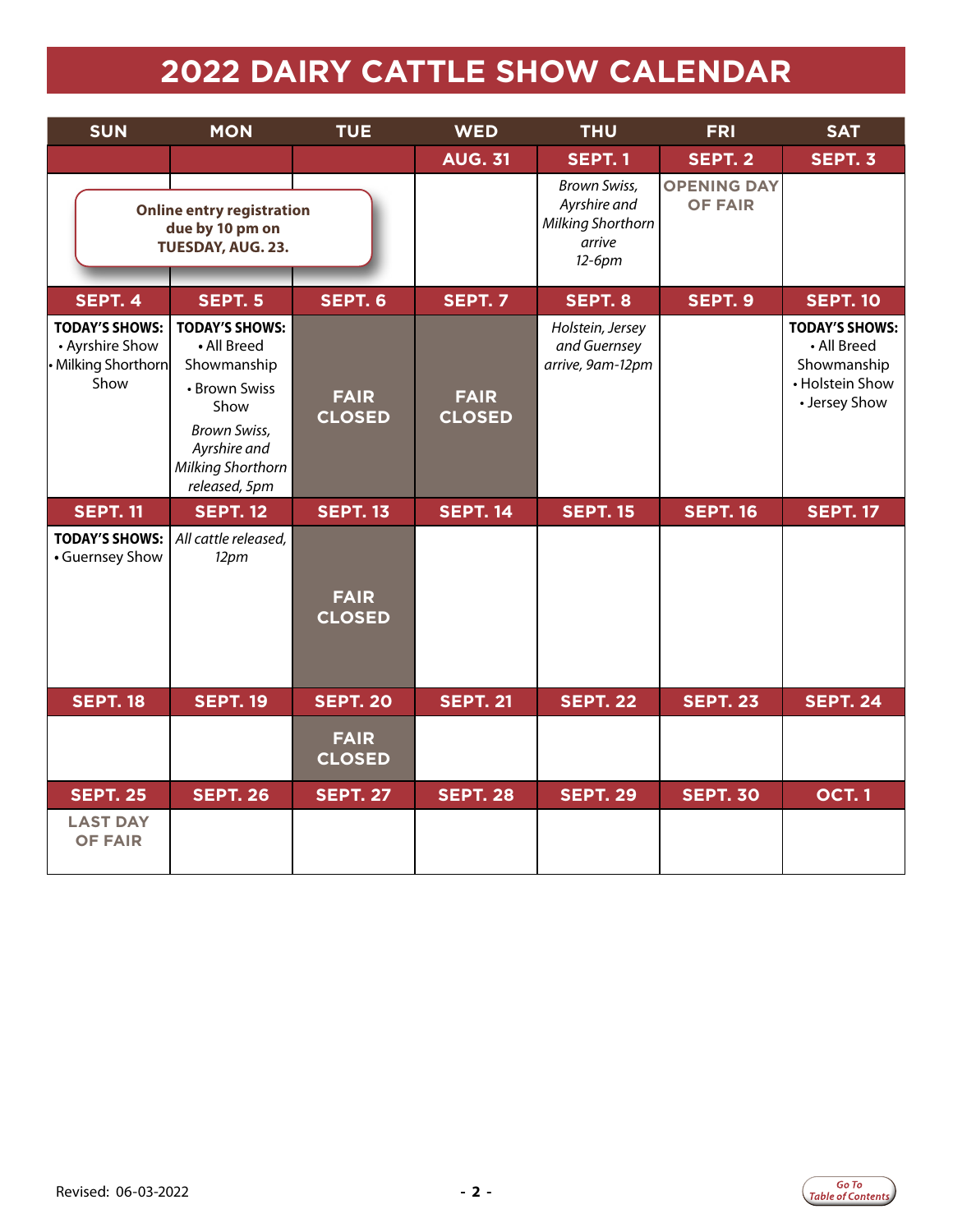# **CONTENTS**

| Links to important Fair Information 4           |
|-------------------------------------------------|
| <b>Online Entry Registration Instructions 4</b> |
| Dairy Cattle Show General Information 5         |
| Dairy Cattle Show Schedule of Events5           |
|                                                 |
| All Breeds Junior Showmanship  12               |
|                                                 |
| Northwest National Brown Swiss Show 14          |
| Northwest National Brown Swiss Junior Show 16   |
|                                                 |
|                                                 |
|                                                 |
|                                                 |
| Prize Schedules and Additional Awards23         |

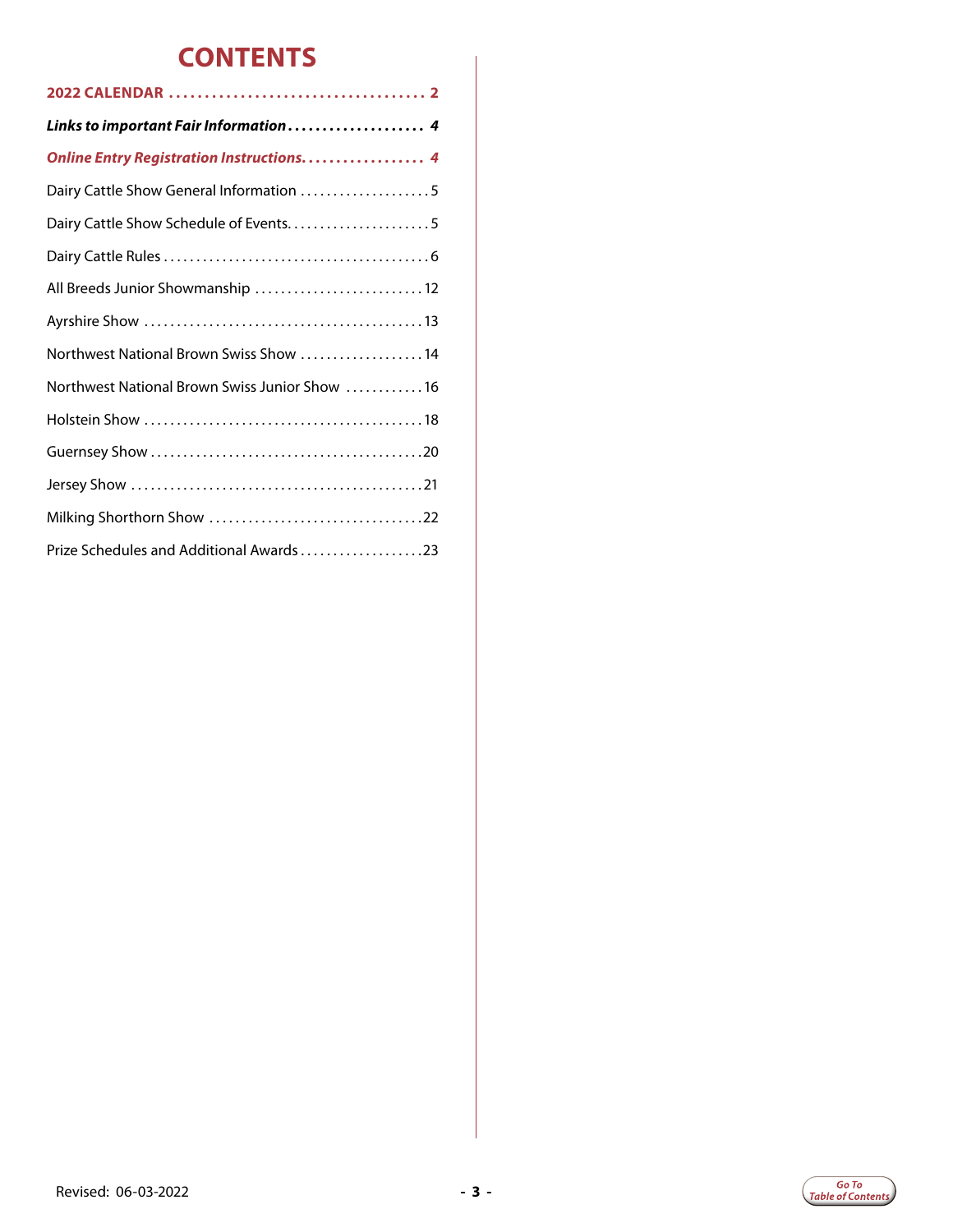<span id="page-3-0"></span>

### **DO THE PUYALLUP!**

### SEPTEMBER 2 – 25, 2022 (CLOSED TUESDAYS & SEPT. 7)

By submitting an entry into The Fair, exhibitors agree to abide by all rules, regulations and entry requirements of The Fair and of the department(s) to which they are submitting their entries. It is important that exhibitors read and be familiar with the rules in this book, as well as the Departmental Exhibitors Rules and Regulations.

#### **Please click here: [Enter a Competition](https://www.thefair.com/get-involved/competitive-exhibits/) and scroll down to 'ADDITIONAL INFORMATION' to find:**

- **Departmental Exhibitors Rules and Regulations**
- **Vehicle Unloading Procedures**
- **Insurance Information**
- **Veterinarian Information**
- **Area Lodging**
- **W-9 Form** (Exhibitors earning \$600 or more at The Fair will be required to submit a W-9 form.)

*You may not find it necessary to print this entire Premium List. While we ask that you read and be familiar with the information in the Premium List prior to entry, please feel free to print just the pages you need*.

# *Lashington Online Entry Registration* **Instructions**

*Read below, then register entry information online before bringing items to The Fair.* 

#### **[www.thefair.com](http://www.thefair.com)**

- **Read the complete rules, department and division descriptions, and entry information in this Premium List BEFORE going to online entry registration.**
- Then go to the **[ONLINE ENTRY REGISTRATION](https://wwf.fairwire.com/)** page *(available starting in May)*
- Click **Register** or **Sign In**
	- Register using your First Name and Last Name and create a password *(write your password down or make sure it is something you will remember for future use.)* Fill in requested information, *including email address*. Click **Continue**.
	- Select **Department** *ex.: Dairy Cattle Show*
	- Select a **Division** *ex.: Ayrshire, Div. 622*
	- Select a **Class** *ex.: class 1100 Junior Heifer Calf*
	- Fill in all requested information for the class(es) you are entering, including registration and tattoo #s.
- When all your information is complete, click **Add Entry to Cart** and follow instructions to check out. *Entry fees must be paid online when you check out.*

*(NOTE:* If you think you may want to modify your entries, you may *save* your current session and *check out at a later session*. *Be sure to Check Out before the closing date listed for your classes; entries are not submitted to The Fair office until the check out process is complete.)*

- Fill in "**yes**" at the statement to agree to all the terms and conditions of entry as defined in this Premium List.
- Click **Submit**.
- Please print and bring a copy of your online entry summary/receipt **with your entries** when you bring them to The Fair.
- Please contact us with any questions regarding online entry registration: 253-841-5074, [CompExhibits@thefair.com](mailto:CompExhibits%40thefair.com?subject=Competitive%20Exhibits%20question)

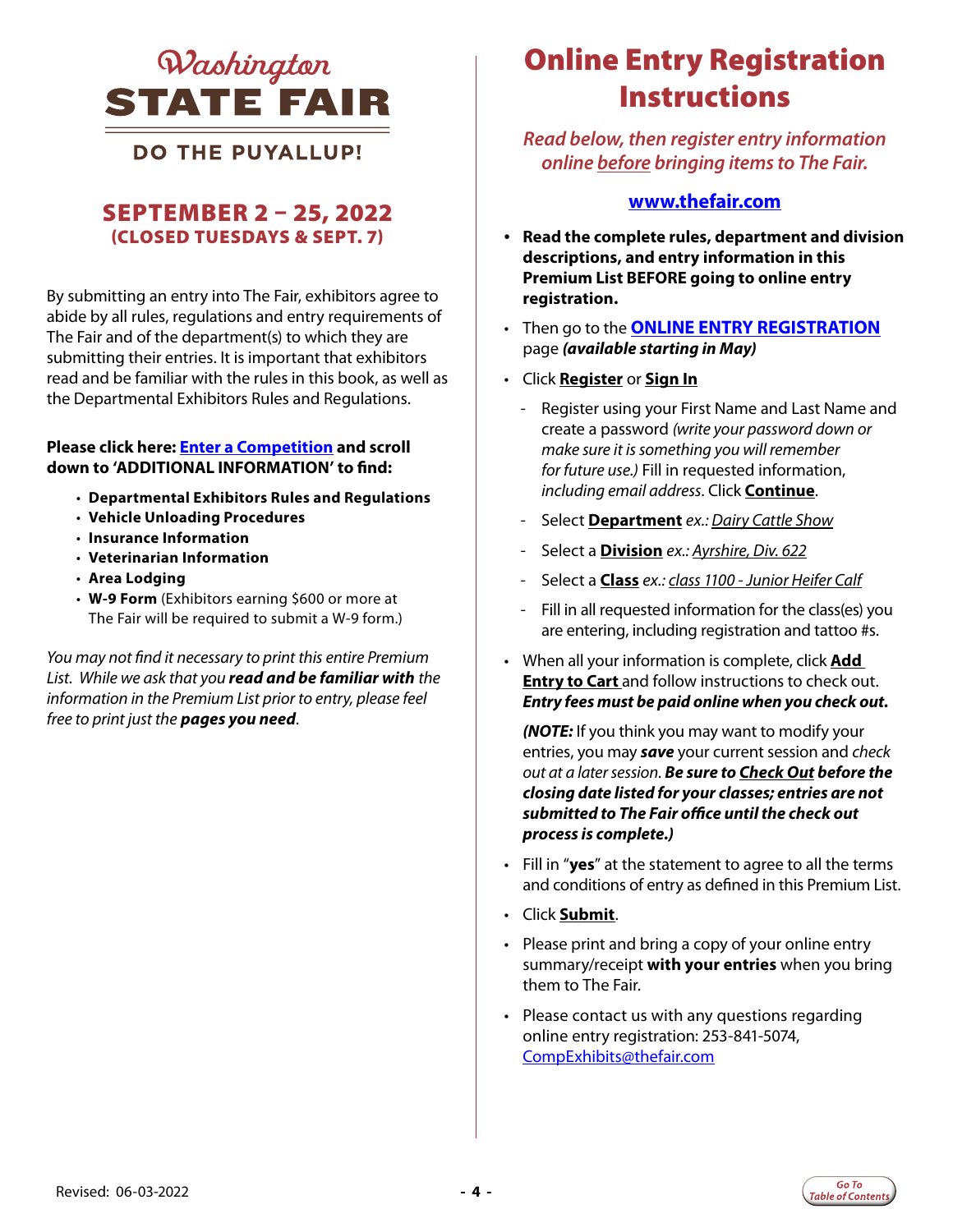# <span id="page-4-0"></span>DAIRY CATTLE SHOW GENERAL INFORMATION

#### RV/TRAILER RESERVATIONS

Trailer hook-up fees cannot be paid online with your entry fee. Call after July 26 – RV Coordinator Office (253) 841-5057

#### ENTRIES

Dairy Cattle online entry registration is due by 10pm (Pacific Time), Tuesday, Aug. 23, 2022.

#### **ENTRY FEES MUST BE PAID AT THE TIME OF ENTRY.**

The Superintendent has the sole discretion to limit entries to capacity of barn.

#### ENTRY FEES

Jersey, Ayrshire, Brown Swiss, Milking Shorthorn, Holstein and Guernsey: **\$17.00 per head**

There is no entry fee for group classes.

#### ENTRY REQUIREMENTS

All dairy cattle, including animals in the Junior Show, must be entered in and pay entry fee for the Open Show. Junior exhibitors need not show in the Open Show. Junior Show animals must also enter Junior Show classes, but need not pay additional entry fees.

Entry fees will not be refunded unless the Superintendent is presented with a veterinary certificate stating health reason for cancellation.

# DAIRY CATTLE SHOW SCHEDULE OF EVENTS

### SECTION I

#### **THURSDAY, Sept. 1**

• 12pm – 6pm – Brown Swiss, Ayrshire and Milking Shorthorn in place.

No animals will be allowed on the fairgrounds until 12pm.

#### **SUNDAY, Sept. 4**

- 10am Ayrshire Show
- 1pm Milking Shorthorn Show

#### **MONDAY, Sept. 5**

- 9am All Breed Showmanship
- 10am Northwest National Brown Swiss Show
- 5pm All Cattle Dismissed

#### SECTION II

#### **THURSDAY, Sept. 8**

9am – 12pm – Holstein, Jersey and Guernsey in place.

#### **SATURDAY, Sept. 10**

- 9am All Breed Showmanship 10am - Holstein Show
- 1pm Jersey Show

#### **SUNDAY, Sept. 11**

• 10am – Gernsey Show

#### **MONDAY, Sept. 12**

12pm - All Cattle Dismissed

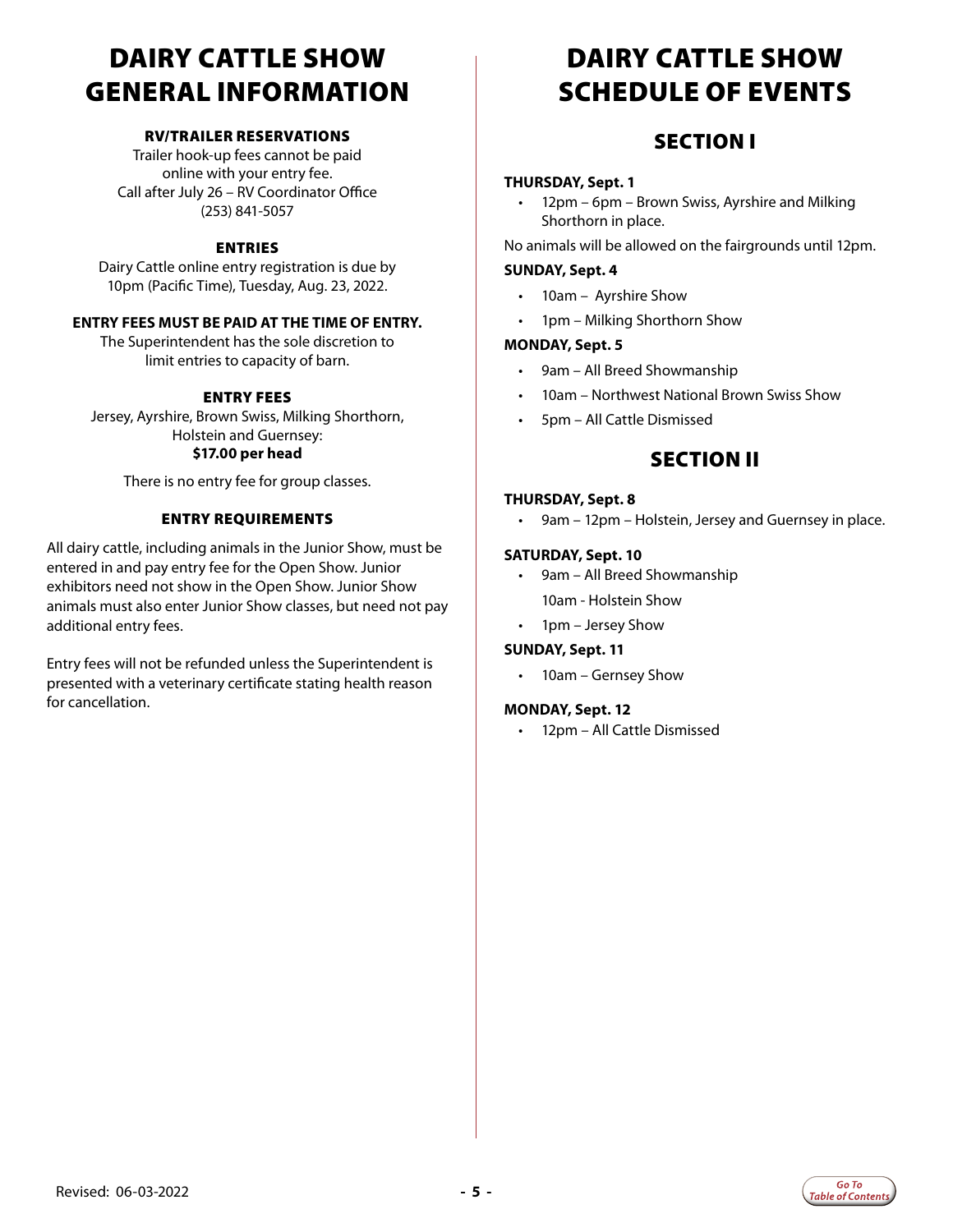# DAIRY CATTLE RULES

- <span id="page-5-0"></span>• ALCOHOLIC BEVERAGES ARE NOT PERMITTED AT THE WASHINGTON STATE FAIR, EXCEPT IN DESIGNATED AREAS.
- Smoking is not allowed in the barns.
- **Exhibitors must submit Vet check-in slip to the Superintendent of their Livestock Department in order to proceed to Livestock Barn. NO EXCEPTIONS.**
- No nurse cows will be permitted at the Washington State Fair.
- No dogs allowed in the Dairy Barn.
- For the safety of our exhibitors, it is highly recommended that gas powered washers be used at The Fair instead of washers using electricity.
- Animals may not be walked on or off the facilities because of serious environmental concerns directly related to animals waste. Any animal (except horses) that cannot be transported in a solid bottom carrier must be removed in a truck, trailer or similar conveyance.
- No cooking is allowed in the barns.

### DRESS CODE AND SHOW HARNESS

- **• All animals entering the judging ring must have their entry numbers prominently displayed on the person showing the animal.**
- **• All exhibitors are required to wear white trousers and an official harness when leading animals in the ring. No hats or caps will be allowed. Shirts with farm names or agricultural logos are prohibited. Enforcement is strict and violators will not be permitted to enter the ring. Official harness is a front-and-back show card harness which holds a 5" x 7" card.**

### JUNIOR DAIRY EXHIBITOR SHOWMANSHIP CLASSES

The Washington State Fair will sponsor showmanship classes for junior exhibitors involved in the Open Dairy Show. The contest, which will include junior exhibitors from all the breeds in that section, will take place once during each section of the Open Dairy Show (see schedule). Classes will be divided in the four following age groups:

#### *• Beginning Showmanship:*

Under nine years old before January 1, 2022

- *• Junior Showmanship:*  9–12 years old
- *• Intermediate Showmanship:*  13–15 years old
- *• Senior Showmanship:*  16–20 years old prior to January 1, 2022

Sign-up for the showmanship classes will take place in the Dairy Office at check-in time. Juniors participating must provide: full name, age an address.

Juniors do not need to be the registered owner of the animals used in the showmanship classes. All animals must be entered in the Open Dairy Show.

Premium Schedule #10 will be used for showmanship classes.

### ARRIVAL AND DEPARTURE / CATTLE RELEASE

First section will not be able to arrive until Thursday, Sept. 1, 2022 between the hours of 12-6pm. **No animals will be allowed in the barns unless checked by a vet.**

All animals must remain in barns until their designated release time as set by The Fair and department superintendents. Failure to do so could result in forfeiture of premium money and, potentially, the privilege to show at future Washington State Fair's livestock shows.

All exhibitors should make every effort to vacate their stalls as soon as possible after being released, during the designated time, to facilitate barn cleaning prior to the arrival of other animals.

At posted times of release all livestock exhibits shall be removed to permit clean-out and disinfecting of barns. Early arrivals and holdovers may be accommodated by special arrangements, if conditions allow.

### REGISTRATION

All animals entered for exhibition shall be registered in a recognized breed association, and the exhibitor shall present registration certificates to the Dairy Superintendent at the time the cattle are admitted. All entries must be registered with the association of the breed in which they are to show.

### **OWNERSHIP**

The Fair official shall check all certificates for ownership, age, entry into correct class, and to identify the animal. Ownership shall be determined by the name that appears on the certificate of registration. All entries must be exhibited under ownership of the person, partnership or company whose

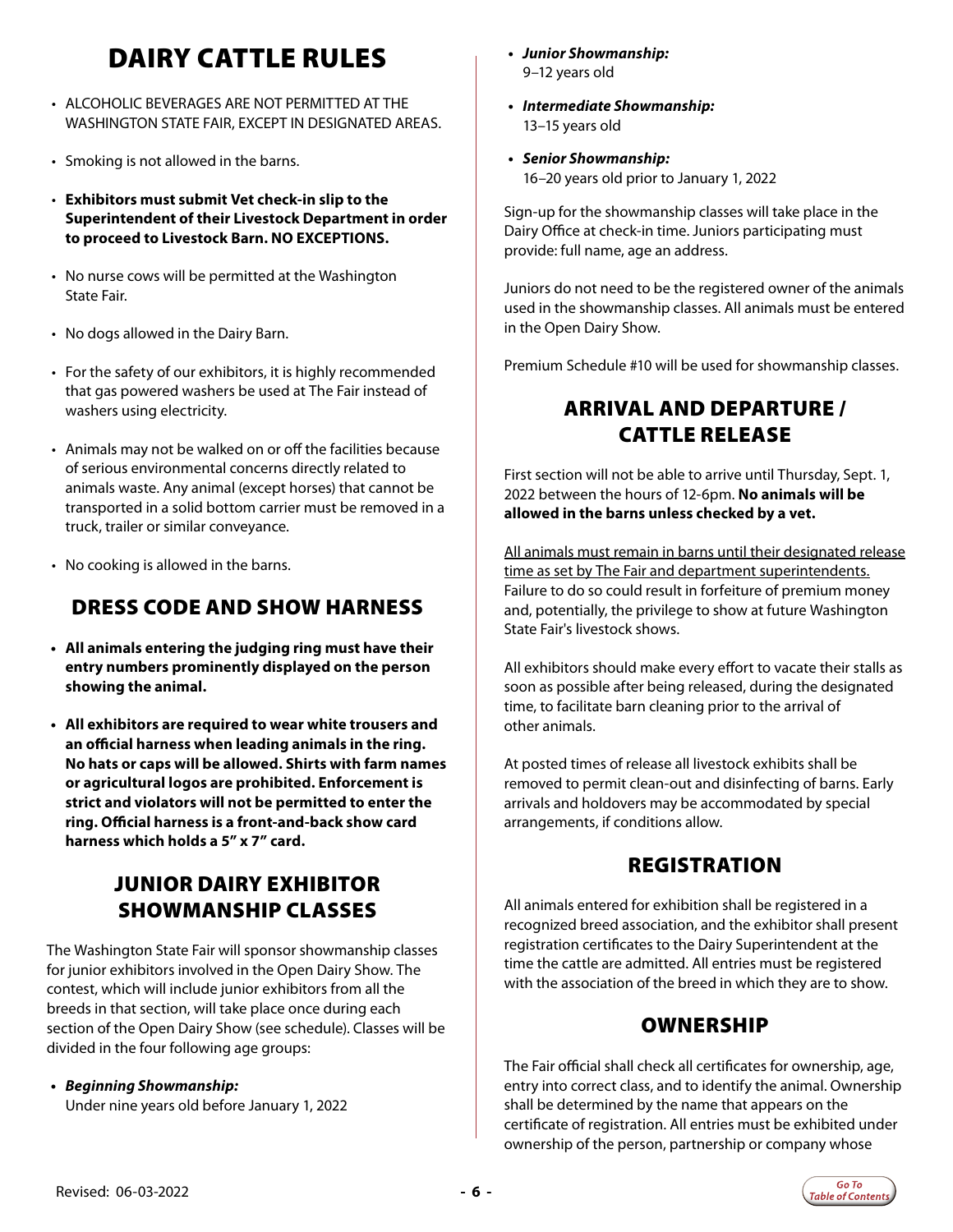name appears on the registration papers or by their designated exhibitor. Signed transfer applications will not be accepted as evidence of ownership.

### EXHIBITOR/BREEDER

An exhibitor and/or breeder is defined as follows: "Where a herd is registered in the names of different members of a family residing on one farm and where the herd is one unit, all entries may be considered as a single exhibitor for Premier Exhibitor, Premier Breeder, Dairy Herd, Junior Best Three Females, Get of Sire, State Herd and Best Three Females Classes."

Animals owned in partnership or by a syndicate may be shown in the name of the partnership or syndicate only; except that at time of entry a determination shall be made that such animals will be shown in the name of one partner or syndicate member, and the animals must be shown the same way in the group classes, including State Herd, as they are in the open individual classes.

### GROUP CLASSES

In the group classes an exhibitor is defined as: All members of a family or partnership where the cattle are housed on the same farm.

Any animal to be shown in any of the group classes must first be shown in its proper individual class.

Registration papers will be required at ringside for group classes.

### TAMPERING

Tampering and misrepresentation – Any artificial means of removing or remedying the physical defects of conformation in the exhibition of cattle, such as cutting ties or lifting and filling under the skin will be considered as fraud and deception. All animals showing evidence of such treatment will be barred from competition at the Washington State Fair. Misrepresentation of the age of an animal will be considered in the same light (see, Show Ring Code Of Ethics on page 8).

### PASSES

Each exhibitor will be given, one pass per day per each five head entered and can be picked up from the Superintendent at check-in at The Fair, specifically for use by the exhibitor and/or their herdsmen.

### BASE DATES

Base dates for all individual classes shall be March 1 and Sept. 1. Members of groups or herds shall meet the same requirements as for individual classes.

### CHAMPIONSHIPS

The competition for Reserve Championship in both sexes shall include the animal winning second place in the individual class which furnishes the Grand Champion, in addition to first prize winners in all other classes.

### PREMIER AWARDS

In computing the award for Premier Breeder, credit will be given in all regular single classes. This award will be made to the breeder winning the most points on his/her best six head, including animals bred by him/her and exhibited by others. The award for Premier Exhibitor will be computed in the same manner as Premier Breeder on the top six animals owned by exhibitor. In both cases no more than one of the six animals can be a bull. The calculations will be made on listed premiums and will not include added premiums for production record.

### VETERINARY RULES

Please see General Veterinary Information and Cattle Health Requirements in front of this book or, if applicable, the Regulatory Information for Out-of-State Exhibitors.

**No animals will be allowed in the barns unless checked by a vet.**

### EXHIBITOR DINING AREA

#### **Eating in the Barns vs. E.coli O157:H7 – Exhibitor Cooperation Needed.**

Again this year our barns will not only have signage reminding Fair guests to "Wash your hands upon leaving any livestock area," but also "Please refrain from eating in livestock areas".

The State Health Department has asked The Fair to request that our livestock exhibitors set an example for Fair guests and refrain from eating in most areas of the barns. In order to accommodate the Health Department's request as well as address our exhibitors' needs, we have a kitchen to prep food in the Dairy Office. Please refrain from eating in the barn.

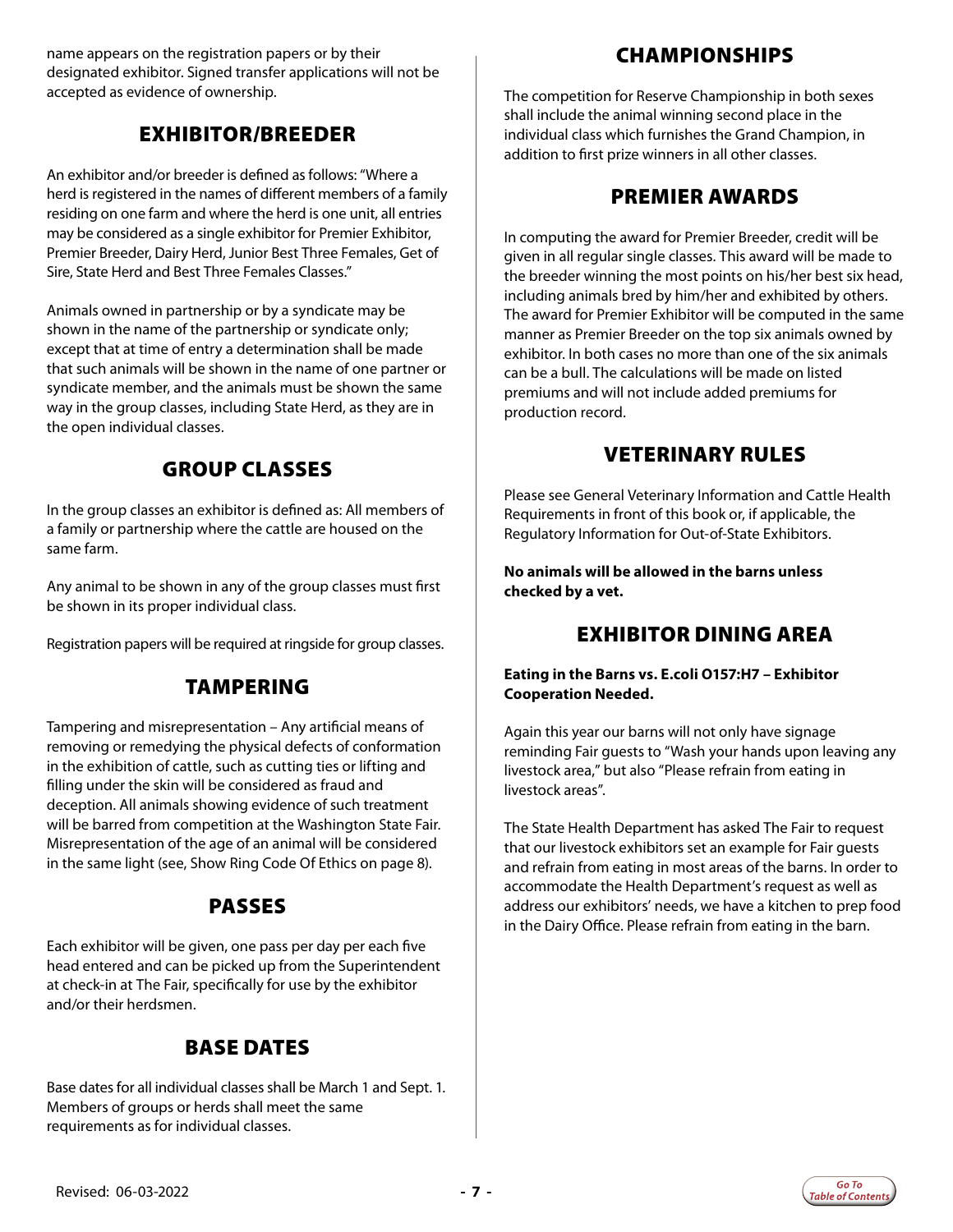### DORMS

Dormitories at the Washington State Fair will be available for use by 4-H State Fair and State FFA Exhibitors and chaperones, *only* while participating in the 4-H State Fair or the Washington State FFA Exhibition. Open class exhibitors should make arrangements for accommodations off the facility.

### HAY, BEDDING AND GRAIN

The hay and bedding storage shed will not be open to exhibitors. Hay and bedding orders, in writing, must be in your superintendent's hands before 6 pm to satisfy your requirements for the following day. Hay bales shall not be used for purposes other than feed. Bedding must not protrude any more than 12" past the aisle support post.

All hay and bedding for cattle exhibited in the Dairy Department will be furnished by the Washington State Fair, free of charge. Grain and other supplies for non-milking animals may be purchased from local suppliers, and orders may need to be placed a day in advance of delivery.

### PREMIUMS

Each exhibitor is limited to two premiums per class, except where noted.

PLEASE NOTE: We no longer require a social security number on your entry form. If it is likely that you will receive \$600 or more in premiums, **you must fill out a W-9 form at the Dairy Office at check-in time**. Please click the link on page 4 to download a form to fill in and bring with you. If a W-9 is not on file in The Fair's Competitive Exhibits Office for anyone winning \$600 or more, your premium check will be held until the completed form is received. **Please make sure the name and social security number listed on the W-9 form is the same as the person receiving the premiums***.*

Premium checks will be mailed by November, barring unforeseen circumstances.

### SUGGESTIONS FOR DAIRY CATTLE EXHIBITORS

Every animal exhibited must constantly be kept in the best possible condition. Stalls must be kept clean. The Fair will completely clean out stall and barns between shows, but the exhibitors are responsible for manure pick-up during the time they are at The Fair.

Attractive and informative signs concerning ownership and breeding are encouraged. The Superintendent should be consulted to determine the most desirable location for them. No "FOR SALE" signs or signs advertising any brand of feed or other commodity will be permitted in the cattle barns.

Every exhibitor should be interested in the Dairy Department being made and kept as attractive as possible. This cannot be done if each exhibitor undertakes to show his cattle in his own way and not in harmony with the entire exhibit.

An exhibitor is unfair to themselves, or the owner of the cattle they are exhibiting, if they do not present their animals in the best of condition at all times. This cannot be done if a barrel of water, a few bales of hay, and cast-off clothing and unattractive bedding are permitted to interfere with the general appearance of the exhibit.

If you are using grooming chutes, remember that alleyways must be kept clear for Fair visitors. Grooming chutes must be placed in line with the cattle. No special fee will be collected. However, the Superintendent requests that, if an exhibitor is going to use a grooming chute, they indicate their intention at the time they send in their entry so space can be allowed for the chute. We cannot tolerate obstructed alleyways, and it should be the duty of every exhibitor to present their exhibit in the best manner possible. The mess that is evident with the use of grooming chutes must be kept to a minimum.

### SHOW RING CODE OF ETHICS

The following Show Ring Code of Ethics, adopted by the Purebred Dairy Cattle Association for all Dairy Breeds will be in effect: (Adopted by PDCA on April 3, 2004).

PDCA endorses this Show Ring Code of Ethics for all dairy breed shows and pledges its full cooperative support for its enforcement to show management, show judges, and the national breed associations.

The application of this Code of Ethics provides for absolute responsibility for an animal's condition by an owner, exhibitor, fitter or participant whether or not he or she was actually instrumental in, or had actual knowledge of the treatment of the animal in contravention of this Code of Ethics. Dairy cattle exhibitors shall at all times conduct themselves with honesty and good sportsmanship.

It is recognized that there are certain practices in the proper care and management of dairy cattle that are necessary in the course of moving dairy cattle to and between shows that are advisable to keep them in a sound, healthy state so they might be presented in the show ring in a natural, normal condition. At all times, exhibition livestock shall be treated in a humane manner and in accordance with dairy quality assurance practices so as to protect the health, safety and welfare of the livestock and the consuming public. No person shall present for exhibition or exhibit an animal which he or she knows, or has reason to suspect, is affected with or has been exposed to a dangerously contagious or infectious disease, or illegal or non-approved use of drugs, medication and/or prohibited substance, or residue.

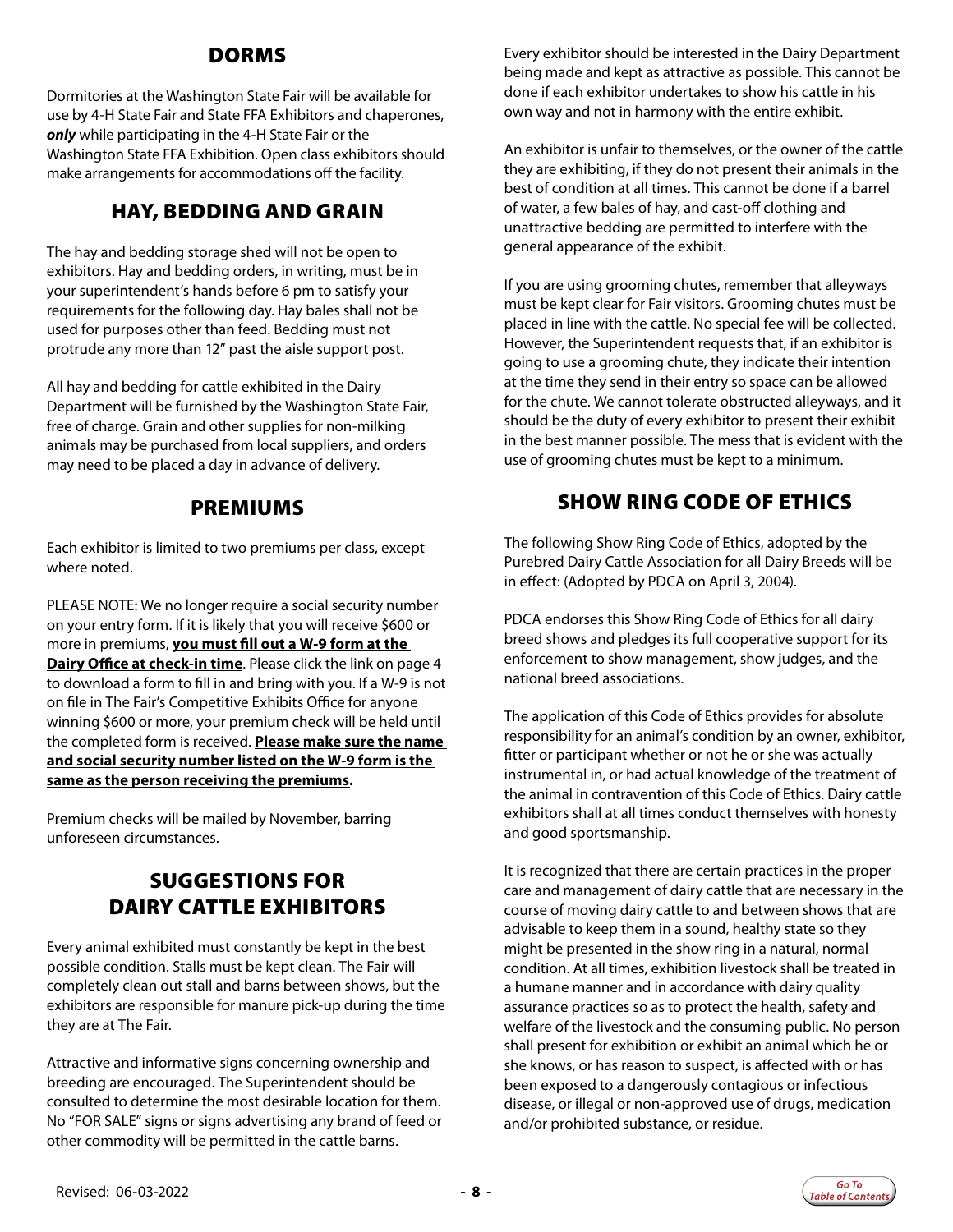The position of the Purebred Dairy Cattle Association is that all animals presented for exhibition shall be in their natural conformation and structure, free of any alteration or modification by injection or internal or external administration of any substance or by any involvement in unethical fitting.

### **GROOMING AND PREPARATION**

Dairy cattle exhibitions are conducted under standards for evaluating conformation established by the PDCA Unified Score Card (1994), with specific breed characteristics taken into consideration by the show judge. In this connection, animals will be groomed and prepared for the judge's evaluation in order to display the animal's natural contour, conformation, performance and mobility. Specifically:

- 1. External applications of cosmetics that affect only appearance may be used, including by way of example hoof polishes and false switches.
- 2. The maximum allowable length of naturally growing hair anywhere on the top line is not to exceed 1". Exhibitors will be required to comply with this rule before the animal is allowed to enter the ring.
- 3. Addition of foreign objects, including but not limited to, hair or hair substitutes, cloth or fiber, to change the natural contour or appearance of the animal's body is prohibited.
- 4. Externally sealing the teat end with a preparation that does not harm the animal's skin is permissible. Natural teat placement will be given preference over artificially positioned teats.

#### **Violations: False, Deceptive or Unacceptable Practices**

These practices are violations of the Code of Ethics and will be reported to show management and may be reported to the respective national breed associations:

- 1. Misrepresenting the age and/or milking status of the animal for the class in which it is shown.
- 2. Treating the animal, particularly the udder, internally or externally:
	- a. with an irritant or counter-irritant;
	- b. using a device to artificially create or enhance the udder crease;
	- c. using other substances as detected by testing that causes changes in the udder to artificially improve the conformation;
	- d. plugging of teat canal with foreign substances.
- 3. Surgical or unethical insertion of any matter under the skin or into body cavities, performed to change the

natural contour or appearance of the animal's body (e.g., administration of fluid via a stomach tube or other similar apparatus to fill the rumen), though not to preclude practices required or involved in normal management.

- 4. Criticizing or interfering with the judge, show management or other exhibitors while in the show ring or other conduct detrimental to the breed or the show.
- 5. Challenging, threatening or interfering with an ethics committee appointed by show management to monitor the animals on exhibit on the show grounds.

#### **Exhibitor Responsibility**

The act of entering an animal in a livestock show is the giving of consent by the owner, exhibitor, fitter and/or absolutely responsible person (hereinafter referred to as "Exhibitor") for show management to obtain any specimens of urine, saliva, blood, milk or other substances from the animal to be used in testing. Materials may also be collected by ultrasound and photographic methods, and by direct examination of animal.

The act of entering an animal is the giving of consent by the owner, exhibitor, fitter and/or absolutely responsible person (the "Exhibitor") to have disciplinary action for violation of this Show Ring Code of Ethics taken by show management, the state in which the show occurs, and/or the National Dairy Breed Association without recourse.

#### **Show Ethics Committee**

Each show should have an Ethics Committee. The make-up of this committee should include official breed representatives, representative(s) of show management (e.g., Dairy Cattle Show Superintendent, general manager), the official show veterinarian, and extension representative.

The Ethics Committee will be responsible for monitoring violations of the Show Ring Code of Ethics. The Ethics Committee will investigate the report of any violation and determine the accuracy of the allegation. The Ethics Committee will have the authority to inspect animals and related material to determine if violations have occurred.

#### **Violations: Reporting and Investigation**

Complaints of alleged violations can be reported to the breed Superintendent, the show Superintendent, show management and/or the Ethics Committee.

#### **Before An Animal is Shown**

If the Ethics Committee suspects that a violation of the Show Ring Code of Ethics will occur if the animal is shown, and that violation is reasonably well established before the animal is shown, the Ethics Committee will submit a report to show management.

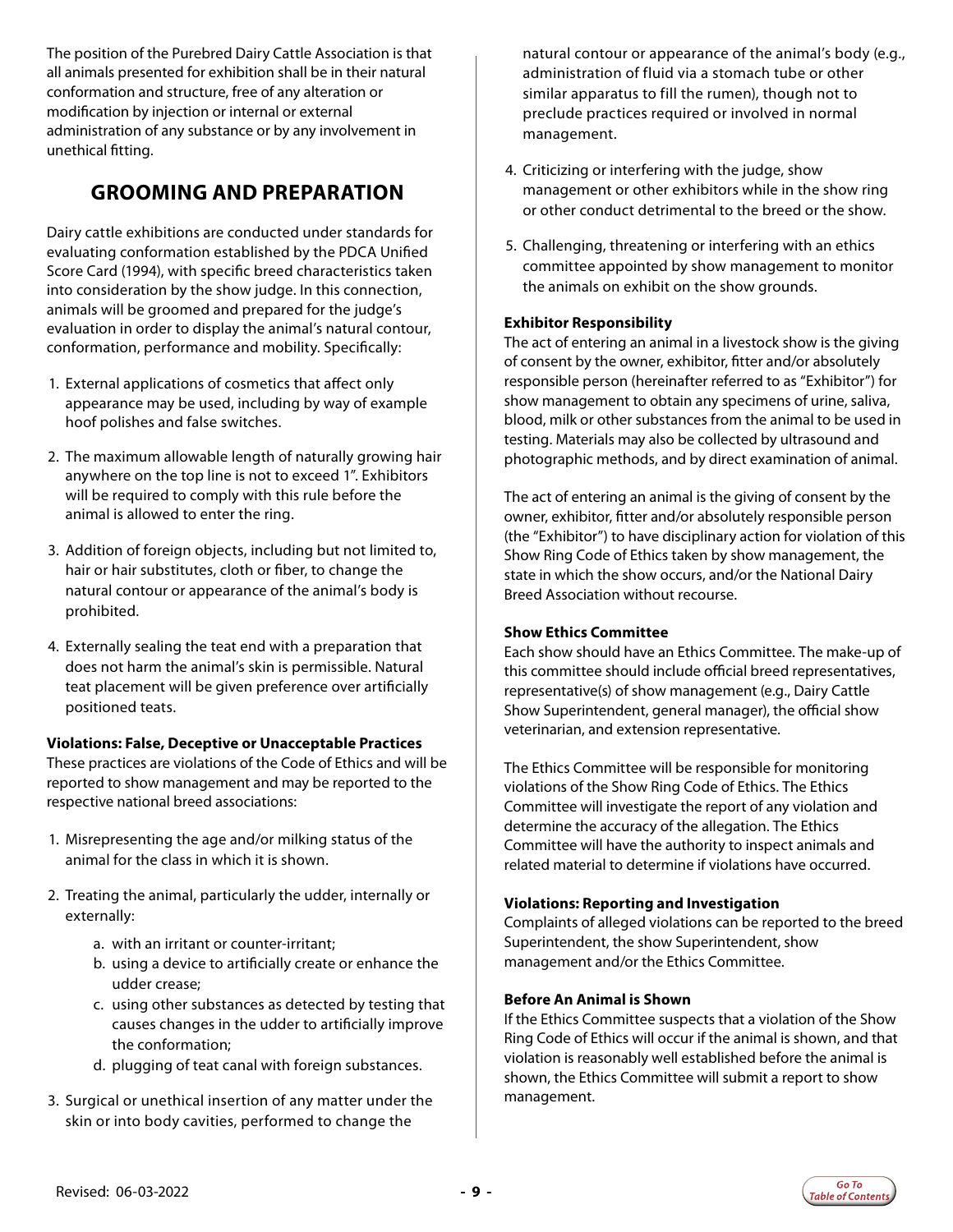Show management will discuss the violation with the Exhibitor:

- 1. If, at the Exhibitor's discretion, the animal in question is not shown, no violation will have occurred.
- 2. If the Exhibitor wishes to challenge that a violation occurred, he/she/they will have opportunity to appeal to the Ethics Committee. If the decision is not changed, the Exhibitor will be denied opportunity to exhibit the animal in question.

#### **During and After an Animal is Shown**

All animals are subject to examination during judging. The judge and Ethics Committee are instructed to examine the top five (5) animals in each class closely for violations of the Show Ring Code of Ethics. When a violation may have occurred, a milk-out may be called for. This call may be by breed association rule, or by request of an authorized representative of the National Breed Association, the judge, the Ethics Committee, or show management.

If an animal is exhibited and a violation of the Show Ring Code of Ethics is subsequently suspected, investigated, and determined to have occurred, the violation will be reported to the Ethics Committee and show management for action. The Exhibitor will be notified of the violation and the supporting evidence, and invited to defend or explain the allegations.

Violations are subject to the disciplinary provisions of show management, the state in which the show occurs and the National Dairy Breed Association. Sanctions may include any one, or a combination of the following:

- Forfeiture or return of awards, prizes, premiums or proceeds
- Written letter of reprimand to the owner, exhibitor, fitter and/or absolutely responsible person (the "Exhibitor")
- Disqualification of the exhibition livestock from an exhibition
- Disqualification of the exhibitor from the show
- Publication of offense.

Disqualification may include any or all shows and classes, and may be for any number of years.

BEST EXHIBIT

In lieu of a Herdsmanship award a "Best Exhibit" contest has been instituted. The Best Exhibit awards will be based on the following:

**General appearance**: Eye appeal, neatness, total picture presented, coordination of theme and showmanship.

**Creativity**: The use of color, material, ingenuity of presentation.

**Educational**: The display should tell a story about the exhibitor's breed of cattle, or the exhibitor's farm or breeding program or a commodity (beef products or dairy products).

**Herdsmanship**: The upkeep of the display and cattle and cleanliness of total area and equipment.

**Exhibitor**: Cooperation with fellow exhibitors and Fair officials, and be willing to answer questions and meet the public.

**Suggestions**: Each display should include an attractive farm sign, animal identification and a small booth (optional). Equipment and tack boxes should be painted and in good repair. Pictures and posters can be used to tell the story the exhibitor wishes to convey.

#### SCORING SYSTEM:

| The following cash awards will be offered: |  |
|--------------------------------------------|--|

| Meritorious Award (up to 3 may be awarded)  \$25.00 |  |
|-----------------------------------------------------|--|

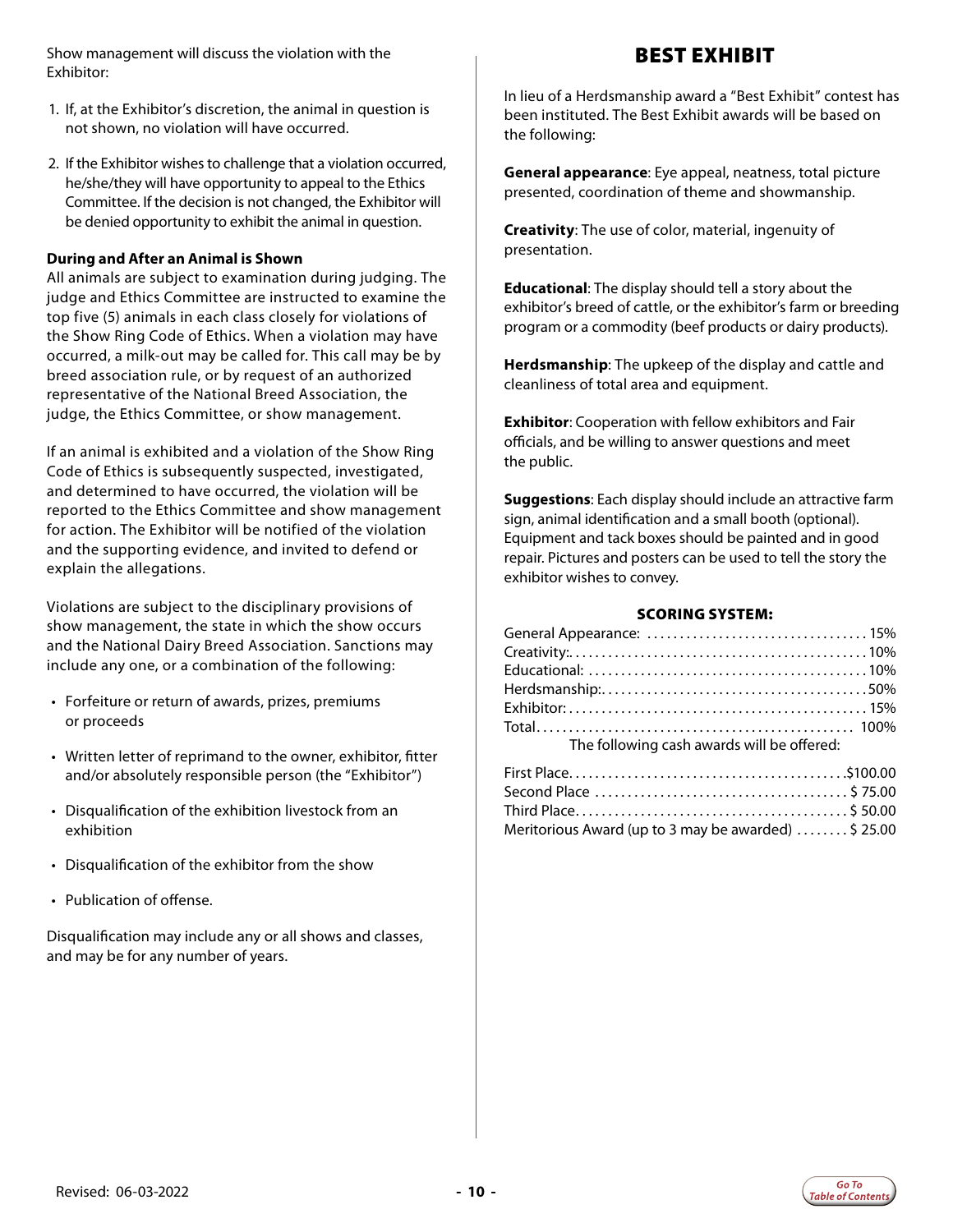### MILKING PARLOR PROCEDURES

Milking facilities at The Fair are Grade A and state inspected. Milk will be checked for antibiotics. A violation of the P. M. O. (pasteurized milk ordinance) will result in forfeiture of all premiums. Any exhibitor causing such violation will be prohibited from future exhibition at The Fair.

The parlor is maintained during The Fair to provide a safe, convenient and orderly solution to the milking requirements, and to afford the visitor an opportunity to see how milk is produced. Every effort is being made to present the dairy industry at its best. In a variety of ways, we are telling the dairy story. Please assist us in this endeavor by your full cooperation with milking schedules, and by presenting your animals in such a manner as to produce the best possible public appearance.

#### Please note:

Because of the high costs for hauling, combined with the low price paid for the milk picked up at The Fair, you will not be compensated individually for your milk. Instead, what money is received for the milk will be divided between the 4-H, FFA and youth program.

The Fair will furnish dairy feed for use in the Milking Parlor. Please use it fairly and without waste. It is your responsibility to sanitize your utensils before use. Facilities for this process are provided.

All milking cows receiving medication MUST be identified with indicator leg bands.



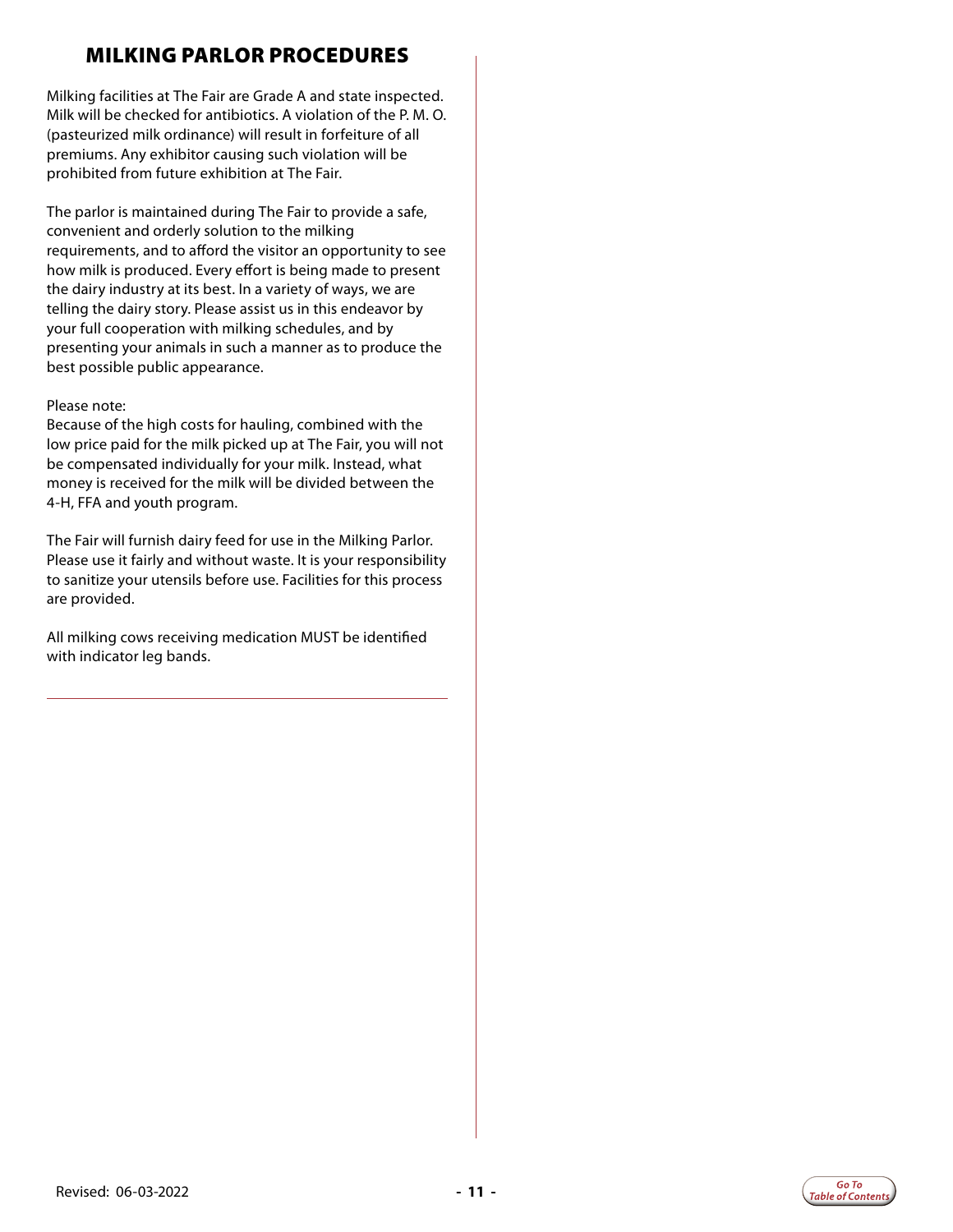# <span id="page-11-0"></span>ALL BREEDS JUNIOR SHOWMANSHIP

### ALL BREEDS JUNIOR SHOWMANSHIP RULES

The Washington State Fair will sponsor showmanship classes for junior exhibitors involved in the Open Dairy Show. The contest, which will include junior exhibitors from all the breeds in that section, will happen once during each section of the Open Dairy Show (see schedule). Classes will be divided into four age groups.

Sign-up for showmanship classes will take place in the Dairy Office at check-in time. Juniors participating must provide full name, age and address.

Juniors do not need to be the registered owner of the animals used in the showmanship classes. All animals must be entered in the Open Dairy Show.

Prize Schedule #10 (page 25) will be used for showmanship classes with 10th place money extended to all entrants.

In the event that there is a national or regional show where the breed association sponsors showmanship classes, the junior exhibitors from that breed will not be eligible for the Washington State Fair-sponsored showmanship classes.

### **NOTE**

Those participating in Beginning Showmanship who are under the age of six MUST be accompanied by an adult.

# FIRST SECTION JUNIOR SHOWMANSHIP DIVISION 620

#### **JUDGING**

Monday, Sept. 5, 9am

#### JUDGE

**TBA** 

#### **CLASS**

| 1010. BEGINNING SHOWMANSHIP:<br>Under nine years old before<br>January 1, 2022 \$10 each Placing |
|--------------------------------------------------------------------------------------------------|
| 1011. JUNIOR SHOWMANSHIP:<br>9-12 years old<br>of age  Prize Schedule #10                        |
| 1012. INTERMEDIATE SHOWMANSHIP:<br>13–15 years old<br>of age  Prize Schedule #10                 |
| 1013. SENIOR SHOWMANSHIP:<br>16–20 vears old prior                                               |

### SECOND SECTION JUNIOR SHOWMANSHIP DIVISION 621

to January 1, 2022 ................... Prize Schedule #10

**JUDGING** Saturday, Sept. 10, 9am

### JUDGE

TBA

| 1020. BEGINNING SHOWMANSHIP:<br>Under nine years of age before<br>January 1, 2022 \$10 each Placing                                  |  |
|--------------------------------------------------------------------------------------------------------------------------------------|--|
| 1021. JUNIOR SHOWMANSHIP:<br>Between nine and 12 years<br>of age Prize Schedule #10                                                  |  |
| 1022. INTERMEDIATE SHOWMANSHIP:<br>Between 13 and 15 years<br>of age  Prize Schedule #10                                             |  |
| 1023. SENIOR SHOWMANSHIP:<br>No younger than 16 and no<br>older than 20 years of age prior<br>to January 1, 2022  Prize Schedule #10 |  |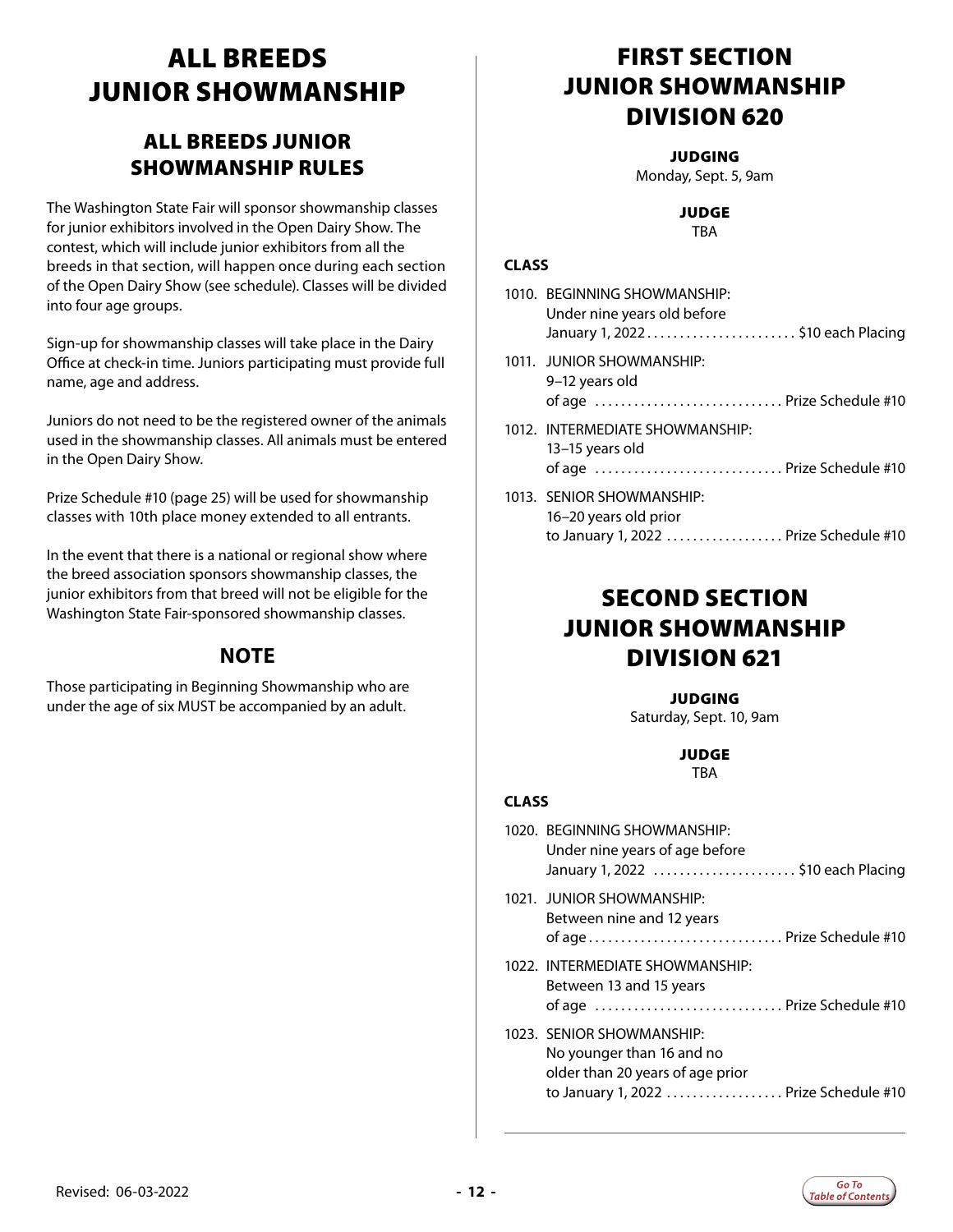# <span id="page-12-0"></span>AYRSHIRE SHOW DIVISION 622

JUDGING

Sunday, Sept. 4, 10am

#### JUDGE

TBA

### AYRSHIRE SHOW RULES

The Ayrshire Breeder's Association and/or its designated representative reserve the right to blood type all show class winners at the national shows, state fairs or state shows.

They will blood type on a spot check basis, high placing animals at the four national regional or state shows. Each year one or more shows will be selected at random. (The Association will stand the blood typing costs.)

The objectives of the blood testing are to validate the parentage of, and give credibility to those animals gaining national attention and recognition. Samples must be taken before animals leave the exhibition grounds, or the breeder will be required to provide the sample by a licensed veterinarian at their expense.

### AYRSHIRE SHOW CLASS DESCRIPTIONS

#### **CLASS**

- 1100. SPRING HEIFER CALF: Born 3-1-22 to 5-31-22 . . . . . . . . . . . . . . Prize Schedule #1
- 1110. WINTER HEIFER CALF: Born 12-1-10 to 2-28-22. . . . . . . . . . . . . . Prize Schedule #1
- 1120. FALL HEIFER CALF: Born 9-1-21 to 11-30-21 . . . . . . . . . . . . . Prize Schedule #1
- 1130. SUMMER YEARLING HEIFER: Born 6-1-21 to 8-31-21. . . . . . . . . . . . . . . . Prize Schedule #1
- 1140. SPRING YEARLING HEIFER: Born 3-1-21 to 5-31-21. . . . . . . . . . . . . . . Prize Schedule #1
- 1150. WINTER YEARLING HEIFER: Born 12-1-20 to 2-28-21. . . . . . . . . . . . . . . Prize Schedule #1
- 1160. FALL YEARLING HEIFER: (Not In Milk) Born 9-1-20 to 11-30-20. . . Prize Schedule #1
- *AWARD 1170 –* JUNIOR CHAMPION AND RESERVE JUNIOR CHAMPION: 1st and 2nd place winners from classes 1100–1160.
- 1180. JUNIOR BEST THREE: Three females shown in classes 1100–1160, all must be bred by exhibitor and at least two owned. One entry per exhibitor............. Prize Schedule #4
- 1200. MILKING YEARLING HEIFER:
- (Must Have Freshened) Born after 8-31-20........................ Prize Schedule  $#2$

| 17 I.U. | JUNIUK I WU YEAR ULD LUW.<br>(Must have freshened)<br>Born 3-1-20 to 8-31-20. Prize Schedule #2                                                                                                                                                           |
|---------|-----------------------------------------------------------------------------------------------------------------------------------------------------------------------------------------------------------------------------------------------------------|
|         | 1220. SENIOR TWO-YEAR-OLD COW:<br>(Must Have Freshened)<br>Born 9-1-19 to 2-28-20  Prize Schedule #2                                                                                                                                                      |
|         | 1230. JUNIOR THREE-YEAR-OLD COW:<br>Born 3-1-19 to 8-31-19 Prize Schedule #2                                                                                                                                                                              |
|         | 1240. SENIOR THREE-YEAR-OLD: COW<br>Born 9-1-18 to 2-28-19. Prize Schedule #2                                                                                                                                                                             |
|         | 1260. FOUR-YEAR-OLD COW:<br>Born 9-1-17 to 8-31-18. Prize Schedule #2                                                                                                                                                                                     |
|         | 1270. FIVE-YEAR-OLD COW:<br>Born 9-1-16 to 8-31-17.  Prize Schedule #2                                                                                                                                                                                    |
|         | 1280. SIX-YEAR-OLD AND OLDER COW:<br>Born before 9-1-16 Prize Schedule #2                                                                                                                                                                                 |
|         | <b>AWARD - 1290 - SENIOR CHAMPION and RESERVE SENIOR</b><br>CHAMPION FEMALE: 1st and 2nd place winners<br>of classes 1200-1280.                                                                                                                           |
|         | <b>AWARD – 1300 – GRAND CHAMPION and RESERVE GRAND</b><br>CHAMPION FEMALE: 1st and 2nd place winners<br>of classes 1100-1280.                                                                                                                             |
|         | 1370. BEST THREE FEMALES:<br>Three females shown in classes<br>1200-1280, all must be bred<br>by exhibitor and at least two<br>owned. One entry per exhibitor Prize Schedule #4                                                                           |
|         | 1380. PRODUCE-OF-DAM: Two<br>animals, any age, either sex, the<br>produce of one cow. The dam<br>must be named. Animals need<br>not both be owned by exhibitor  Prize Schedule #4                                                                         |
|         | 1390. EXHIBITORS HERD:<br>This group, all owned by the<br>exhibitor, consists of two females<br>over two years of age that have<br>calved, two females under two<br>not in milk and one of any age.<br>Three must be bred by exhibitor  Prize Schedule #4 |
|         | 1410. PREMIER BREEDER: Best six head,<br>based on point system. All bred<br>by exhibitor.                                                                                                                                                                 |
|         | 1420. PREMIER EXHIBITOR: Best six<br>head, based on point system.<br>All owned by exhibitor.                                                                                                                                                              |
|         |                                                                                                                                                                                                                                                           |

1210. JUNIOR TWO YEAR OLD COW:

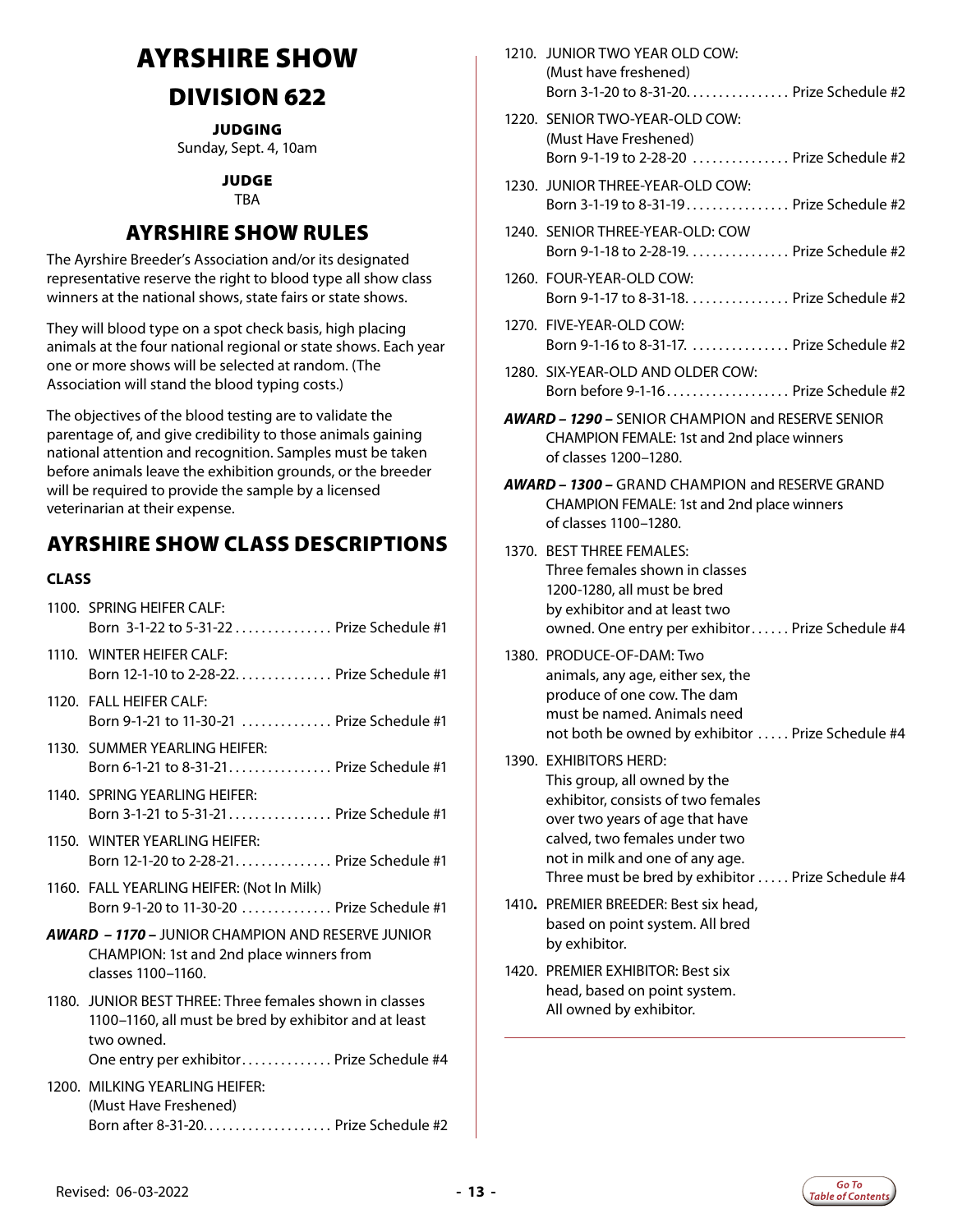# <span id="page-13-0"></span>NORTHWEST NATIONAL BROWN SWISS SHOW

### DIVISION 624

JUDGING

Monday, Sept. 5, 10am

JUDGE TBA

### BROWN SWISS SHOW DEFINITIONS AND SPECIAL RULES

Exhibitor and breeder are defined as follows: where a herd is registered in the names of different members of a family residing on one farm and where the herd is one unit, all entries may be considered as a single exhibitor for Junior Best Three Females and Best Three Females classes. Partnership bred animals, outside the family, cannot be used in either Best Three Females class.

For an exhibitor to be eligible to show an animal, the title of ownership by the exhibitor shall show on the Certificate of Registry at the time of the exhibition.

As outlined in the PDCA Show Ring Code of Ethics, if a National Show judge should bring to the attention of the Brown Swiss Association staff possible unethical practices related to Brown Swiss cattle exhibited at a National Show, Brown Swiss Association staff will consult with show management as to the proper steps to be taken.

Any animal sold or exhibited as registered by the Brown Swiss Cattle Breeders Association can be blood/DNA typed at the discretion of the Executive Secretary. All expenses to be paid by the Brown Swiss Cattle Breeders Association.

All cows placing 1st and 2nd plus one selected randomly in each class will submit to an ultra sound.

### BROWN SWISS SHOW CLASS DESCRIPTIONS

| <b>CLASS</b> |                                                                                                                                                                                                                                               |
|--------------|-----------------------------------------------------------------------------------------------------------------------------------------------------------------------------------------------------------------------------------------------|
|              | 2100. SPRING HEIFER CALF:<br>Born 3-1-22 to 5-31-22  Prize Schedule #1                                                                                                                                                                        |
|              | 2110. WINTER HEIFER CALF:<br>Born 12-1-21 to 2-28-22. Prize Schedule #1                                                                                                                                                                       |
|              | 2120. FALL HEIFER CALF:<br>Born 9-1-21 to 11-30-21  Prize Schedule #1                                                                                                                                                                         |
|              | 2130. SUMMER YEARLING HEIFER:<br>Born 6-1-21 to 8-31-21.  Prize Schedule #1                                                                                                                                                                   |
|              | 2140. SPRING YEARLING HEIFER:<br>Born 3-1-21 to 5-31-21 Prize Schedule #1                                                                                                                                                                     |
|              | 2160. WINTER YEARLING HEIFER:<br>Born 12-1-20 to 2-28-21. Prize Schedule #1                                                                                                                                                                   |
|              | 2170. FALL YEARLING HEIFER:<br>Born 9-1-20 to 11-30-20 Prize Schedule #1                                                                                                                                                                      |
|              | <b>AWARD - 2180 - JUNIOR CHAMPION and RESERVE JUNIOR</b><br>CHAMPION 1st and 2nd place winners from<br>classes 2100-2170.                                                                                                                     |
|              | 2190. JUNIOR BEST THREE -<br>Three animals under two years<br>old, none of which have<br>freshened. All three animals must<br>have been bred by exhibitor and<br>at least one owned. A limit of one<br>entry per exhibitor  Prize Schedule #4 |
|              | 2210. MILKING YEARLING HEIFER<br>Born after 8-31-20 Prize Schedule #2                                                                                                                                                                         |
|              | 2220. JUNIOR TWO-YEAR-OLD COW:<br>(must have freshened)<br>Born 3-1-20 to 8-31-20. Prize Schedule #2                                                                                                                                          |
|              | 2230. SENIOR TWO-YEAR-OLD COW:<br>(Must have freshened)<br>Born 9-1-19 to 2-28-20. Prize Schedule #2                                                                                                                                          |
|              | 2240. JUNIOR THREE-YEAR-OLD COW:<br>Born 3-1-19 to 8-31-19 Prize Schedule #2                                                                                                                                                                  |
|              | 2250. SENIOR THREE-YEAR-OLD COW:<br>Born 9-1-18 to 2-28-19.  Prize Schedule #2                                                                                                                                                                |
|              | AWARD - 2260 - INTERMEDIATE CHAMPION:<br>MILKING FALL YEARLING - SENIOR<br>THREE-YEAR-OLD                                                                                                                                                     |
|              | 2270. FOUR-YEAR-OLD COW:<br>Born 9-1-17 to 8-31-18. Prize Schedule #2                                                                                                                                                                         |
|              | 2280. FIVE-YEAR-OLD:<br>Born 9-1-16 to 8-31-17.  Prize Schedule #2                                                                                                                                                                            |

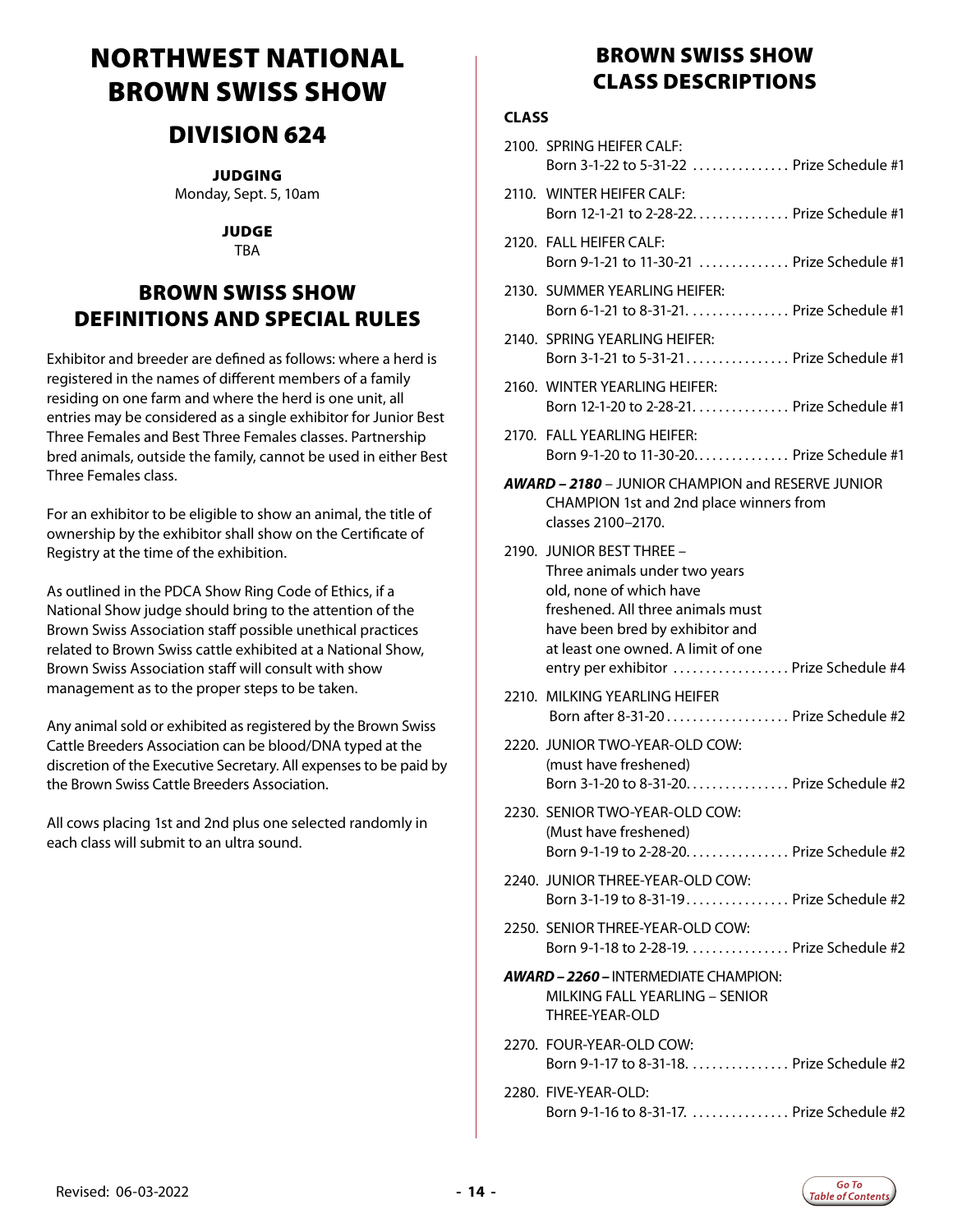- 2290. SIX-YEAR-OLD AND OLDER COW: Born before  $9-1-16$ .................... Prize Schedule #2
- 2300. COMPONENT MERIT COW: Lifetime production of at least 7,500 lbs. combined fat and protein ........... Prize Schedule #2
- 2310. BEST THREE FEMALES Any three females. At least one must have freshened, the other two can be any age, all must be bred by exhibitor and at least one owned. One entry per exhibitor.............. Prize Schedule #4
- 2320. PRODUCE-OF-DAM Two animals, any age, the produce of one cow which must be named on entry form. They need not both be owned by one exhibitor. One entry per exhibitor from same dam . . . . . . . . Prize Schedule #4
- 2330. EXHIBITORS HERD Five females, all owned by exhibitor. Two must have freshened, two un-freshened and one of any age. One entry per exhibitor. . . Prize Schedule #4
- *AWARD 2350* SENIOR CHAMPION FEMALE and RESERVE SENIOR CHAMPION FEMALE– 1st and 2nd place winners of classes 2270–2300.
- *AWARD 2360* GRAND CHAMPION and RESERVE GRAND CHAMPION FEMALE: Intermediate and Reserve Intermediate Champion, Senior and Reserve Senior Champion plus the Junior and Reserve Junior Champion.

The Parade of Champions will take place after the Grand Champion of the Junior Show is announced. The parade will be led by the Total Performance winner, followed by the first and second place animal in each cow class, older cows to younger cow classes, ending the parade with the Junior Champion and Reserve Junior Champion females. Once the animals are lined up, the Senior Champion and Reserve Senior Champion will be named, then the Grand Champion and Reserve.

*AWARD –* BEVERLY WICKS BEST BRED AND OWNED

- 2370. PREMIER BREEDER An award to be made to the breeder of not more than six animals accumulating the most points in the open individual classes, including animals bred by him but exhibited by others.
- 2380. PREMIER EXHIBITOR An award to the exhibitor accumulating the most points on not more than six animals owned and exhibited by him in the open individual classes.

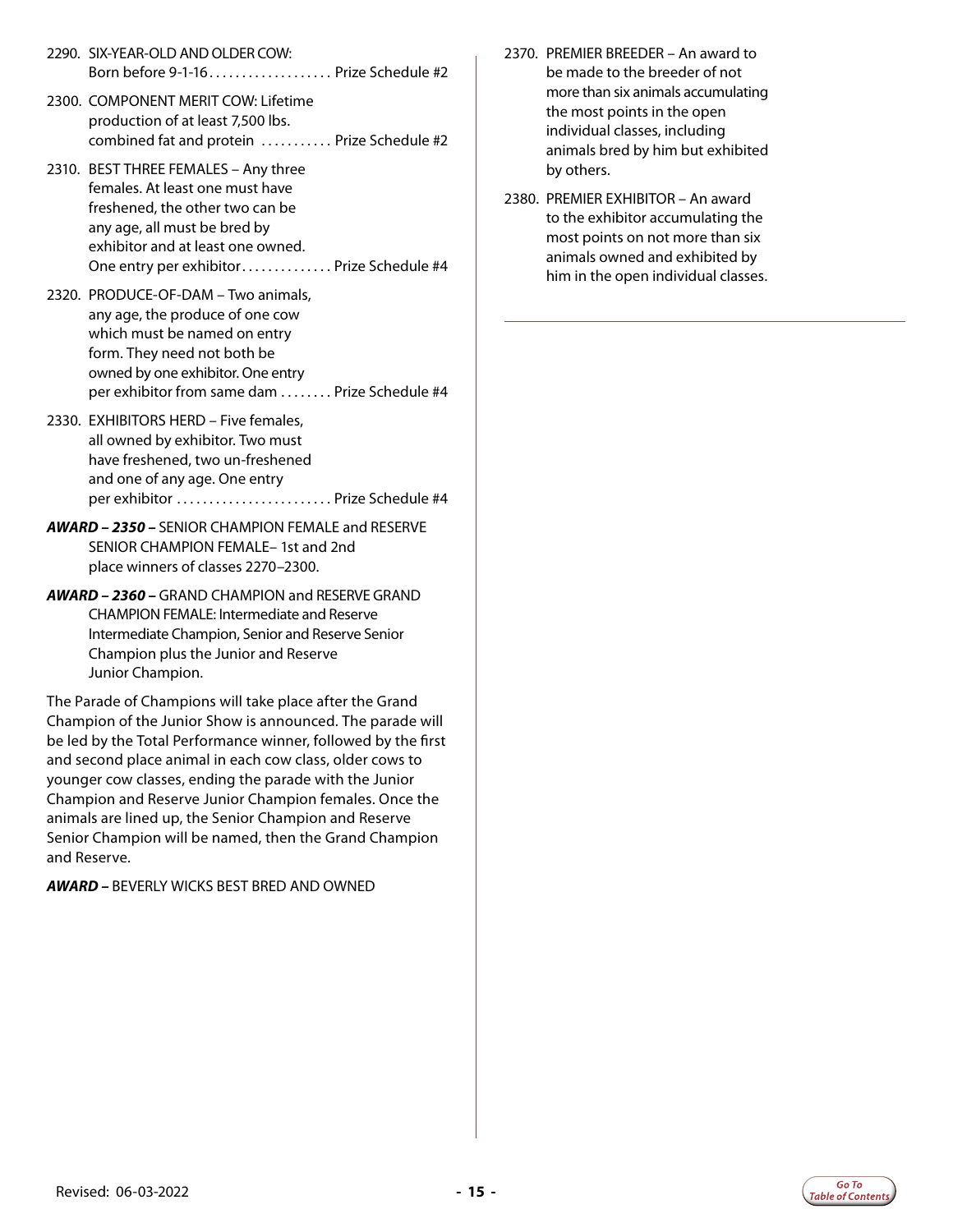# <span id="page-15-0"></span>NORTHWEST NATIONAL BROWN SWISS JUNIOR SHOW

### DIVISION 625

Juniors will show with Open Classes and step forward at the end of Open judging to be judged for the Junior Show placings.

#### JUDGE

**TBA** 

### BROWN SWISS JUNIOR SHOW SPECIAL RULES

At each National Brown Swiss Show, special recognition is given to each junior exhibitor. Juniors showing in the open division classes are recognized at the conclusion of each class.

Junior show classes will follow the same order and age breaks as the open show class schedule, with the deletion of all group classes. Juniors will show with the Open Class animals and simply step forward to be judged as a Junior entry.

All Junior exhibitors will enter the Open Show classes in addition to the Junior Show classes and pay the standard entry fee per animal as set by The Washington State Fair.

This makes all Junior show animals eligible to show in the open division and to receive any premiums and travel moneys awarded therein.

#### JUNIOR ELIGIBILITY RULES

- 1. Junior must have been at least nine by January 1, 2021 and not yet 20 by the same date. Thus, a person must have been born during the years 2002 through 2013.
- 2. For an animal to be exhibited as Junior owned, the animal must be registered in the Juniors name prior to the animal's second birthday. If an animal is purchased by a Junior member, after the animal is two years old, that animal must have been owned by the Junior member for at least one year, based on the sale date, before it can be shown as a Junior owned animal. Animals that are leased through the National Brown Swiss Association Lease Program are also eligible to be shown by Juniors. Partnerships are not allowed, nor are animals owned by the farm.
- 3. The Junior who owns or leases the animal is to show her. If the owner cannot attend the show, another National Brown Swiss Association Junior Member of the same age or younger may show the animal. Also, in a class where a Junior member owns more than one animal, the owner must show one animal, another National Brown Swiss

Association Junior Member of the same age or younger may show the second animal.

4. At National Brown Swiss Junior shows, a National Office representative will check Junior eligibility.

#### BROWN SWISS AWARDS PRESENTED AS FOLLOWS:

- 1. First, second, and third place ribbons will be given in each of the 17 female classes.
- 2. A special rosette will be given to Junior Champion & Reserve, Senior Champion and Reserve, Grand Champion and Reserve.
- 3. Juniors also receive production awards based on the highest 305d, 2x, ECM record. Production records must be sent to and received by the National Brown Swiss office two weeks prior to show day. These awards are provided for a junior-owned animal in each of the following classes. Junior & Senior Three, Four, and Five Year Old, Aged, Component Merit and Dry Cows.
- 4. Shirts will be provided to each Junior before the show and must be worn by the Junior during the show.
- 5. All cows placing 1st and 2nd plus one selected randomly in each class will submit to an ultra sound.
- 6. The Washington Brown Swiss Association will award junior exhibitors an added premium payout of \$20.00 per exhibited Brown Swiss.

### BROWN SWISS JUNIOR SHOW CLASS DESCRIPTIONS

- 2600. SPRING HEIFER CALF: Born 3-1-22 to 5-31-22
- 2610. WINTER HEIFER CALF: Born 12-1-21 to 2-28-22
- 2620. FALL HEIFER CALF: Born 9-1-21 to 11-30-21
- 2630. SUMMER YEARLING HEIFER: Born 6-1-21 to 8-31-21
- 2640. SPRING YEARLING HEIFER: Born 3-1-21 to 5-31-21
- 2660. WINTER YEARLING HEIFER: Born 12-1-20 to 2-28-21
- 2670. FALL YEARLING HEIFER: Born 9-1-20 to 11-30-20
- *AWARD 2680* JUNIOR CHAMPION AND RESERVE JUNIOR CHAMPION FEMALE – 1st and 2nd place winners from classes 2600–2670.

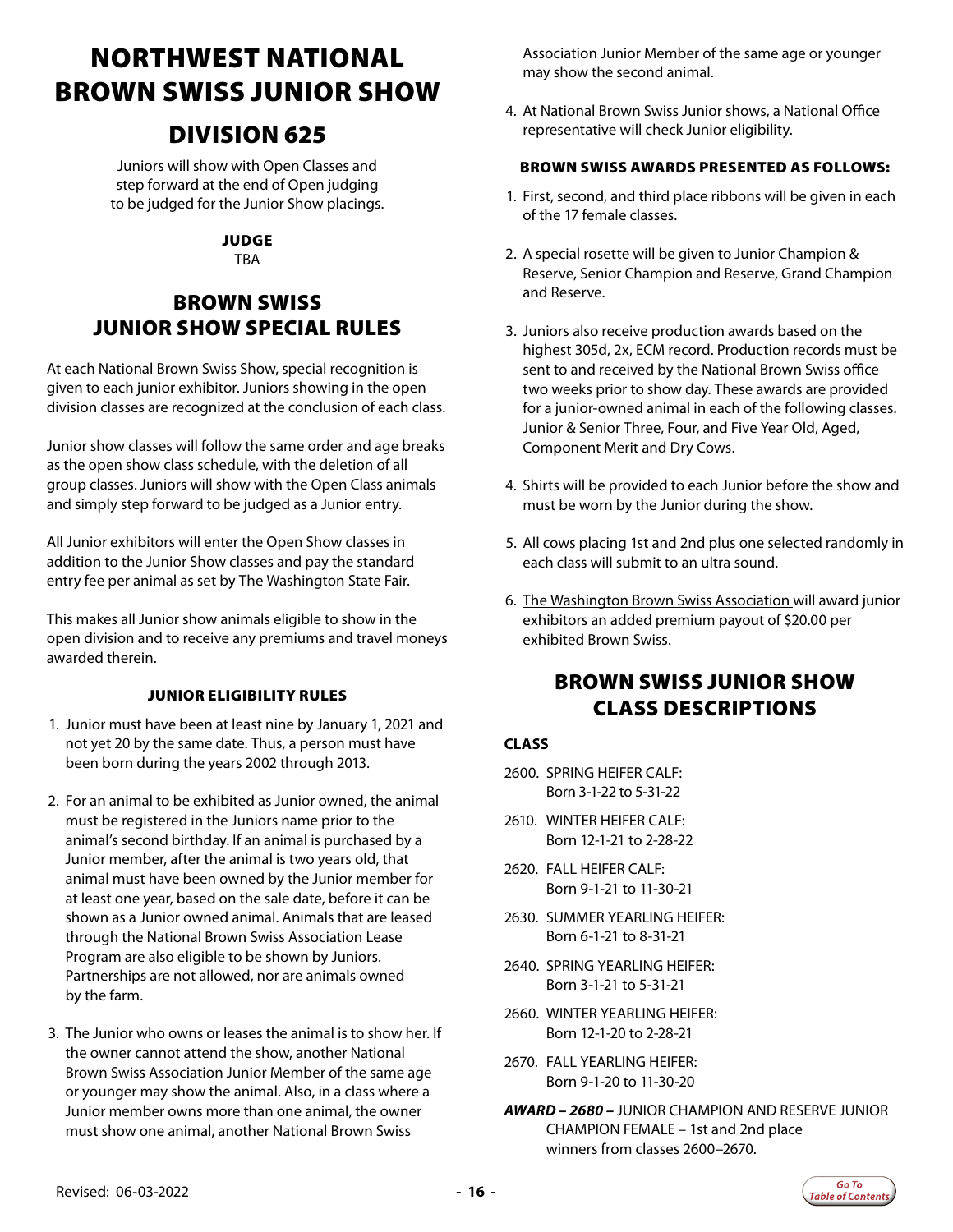- 2710. MILKING YEARLING: Born after 8-31-20 (Best Udder in Class)
- 2720. JUNIOR TWO-YEAR-OLD: Born 3-1-20 to 8-31-20 (Best Udder in Class)
- 2730. SENIOR TWO YEAR OLD: Born 9-1-19 to 2-28-20 (Best Udder in Class)
- 2740. JUNIOR THREE YEAR OLD: Born 3-1-19 to 8-31-19 (Best udder in class)
- 2750. SENIOR THREE YEAR OLD: Born 9-1-18 to 2-28-19 (Best udder in class)
- 2770. FOUR YEAR OLD: Born 9-1-17 to 8-31-18 (Best Udder in Class)
- 2780. FIVE YEAR OLD: Born 9-1-16 to 8-31-17 (Best Udder in Class)
- 2790. SIX YEARS AND OLDER COW: Before 9-1-16 (Best Udder in Class)
- *AWARD 2810* SENIOR CHAMPION AND RESERVE SENIOR CHAMPION COW
- *AWARD 2820* GRAND CHAMPION AND RESERVE GRAND CHAMPION COW

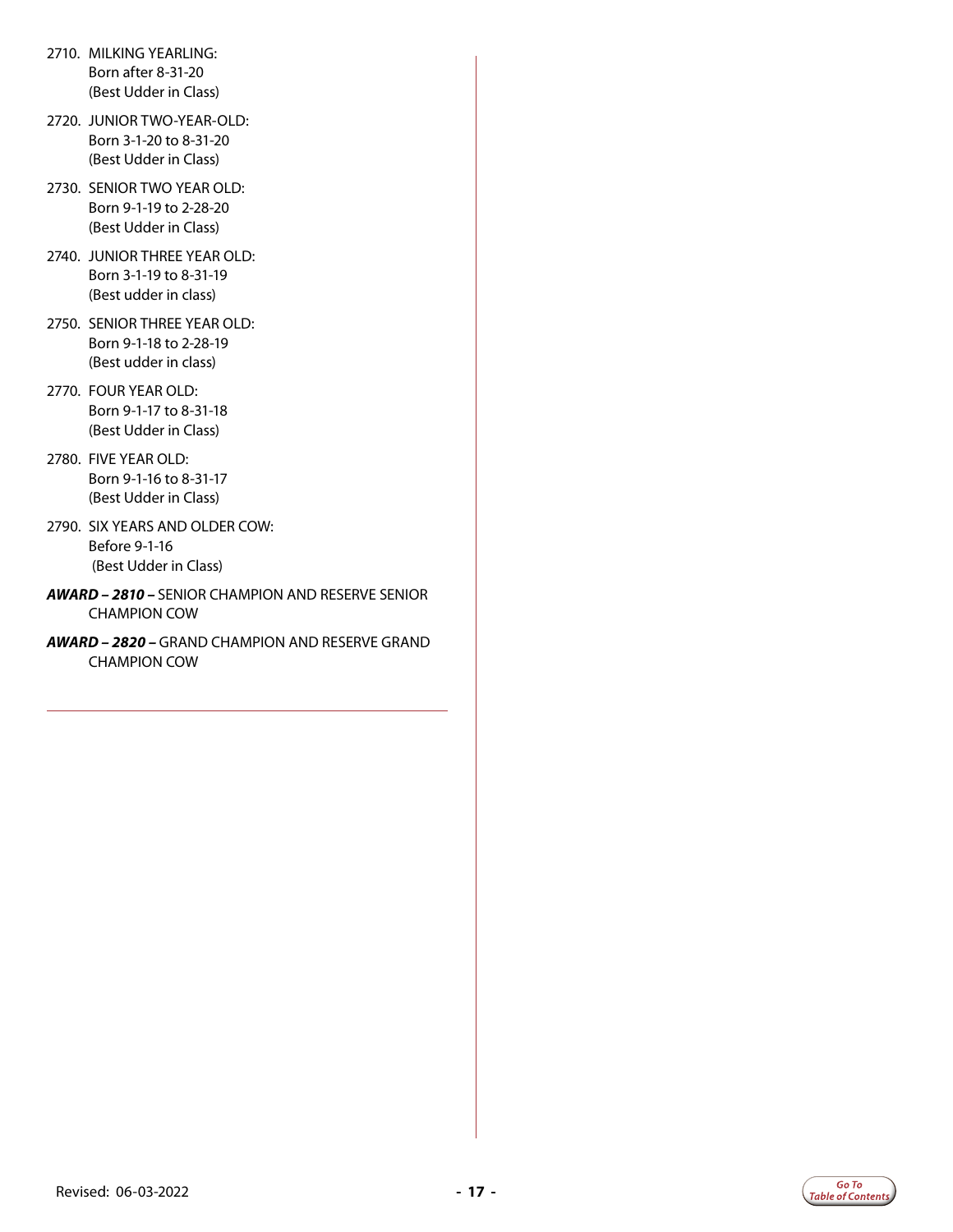# <span id="page-17-0"></span>HOLSTEIN SHOW

# DIVISION 626

JUDGING Saturday, Sept. 10, 10am

> JUDGE TBA

### HOLSTEIN SHOW RULES

Only animals of 87% Registered Holstein Ancestry and higher will be eligible. Holstein cows shown dry must be reported dry on the DHIA forms, or reported by show management to the appropriate official for testing within the state or province in which the cow is tested, as well as the Holstein Association, and the lactation credits be determined the day of the show.

#### BRED AND OWNED RECOGNITION RULES

To be considered for Bred & Owned awards, one of the original owners must be listed as one of the current owners. Where a herd is registered in the names of different members of a family and where the herd is one unit, all entries may be considered as exhibits of one breeder.

**NOTE:** Please refer to the Junior Holstein Show Ring Policy, Rule F, for the definition of Bred and Owned for Junior shows.

#### PREMIER BREEDER AND PREMIER EXHIBITOR RULES

#### **Premier Breeder**

The owner of the dam at the time of service shall be considered the breeder of the animal. Where a herd is registered in the names of different members of a family, and where the herd is one unit, all entries may be considered as exhibits of one breeder. Otherwise, when animals are bred in partnership, each unique partnership is considered a unique breeder.

The exhibitor winning the most points (for a maximum of six animals exhibited in the open single classes by him/herself and/or other exhibitors) shall be designated the Premier Breeder. One bull permitted. In classes with ten or less animals, no more than two head per breeder will be counted toward premier points.

#### **Premier Exhibitor**

The exhibitor must be the owner. In case a herd is registered or bred in the names of different members of a family, residing on one farm or breeding establishment, and where the herd is one unit, all entries may be considered as a single exhibitor for all group classes. However, members of one family, where cattle are not housed as one unit, will not be considered as a single exhibitor. When animals are owned in partnership, each unique partnership is considered a unique exhibitor.

The exhibitor winning the most points (for a maximum of six animals, which he/she owns and exhibits in the open single classes) shall be designated the Premier Exhibitor. In classes with ten or less animals, nor more than two head per exhibitor will be counted toward premier points.

#### PREMIER BREEDER & EXHIBITOR POINT SYSTEM

#### **Milking Females:**

| Placing | <u> 1st</u> | 2nd  | <u>3rd</u> | 4th  | <u>5th</u> | 6th  | <u>7th</u> |
|---------|-------------|------|------------|------|------------|------|------------|
| Points  | 40          | 38   | 36         | 34   | 32         | 30   | 28         |
| Placing | 8th         | 9th  | 10th       | 11th | 12th       | 13th | 14th       |
| Points  | 26          | 24   | 22         | 20   | 18         | 16   | 14         |
| Placing | 15th        | 16th | 17th       | 18th | 19th       | 20th |            |
| Points  | 12          | 10   | 8          | 6    | 4          | 2    |            |

#### **Junior Females:**

| Placing | <u> 1st</u> | 2nd        | <u>3rd</u> | 4th  | <u>5th</u> | 6th  | <u>7th</u> |
|---------|-------------|------------|------------|------|------------|------|------------|
| Points  | 20          | 19         | 18         | 17   | 16         | 15   | 14         |
| Placing | 8th         | <u>9th</u> | 10th       | 11th | 12th       | 13th | 14th       |
| Points  | 13          | 12         | 11         | 10   | q          |      |            |
| Placing | 15th        | 16th       | 17th       | 18th | 19th       | 20th |            |
| Points  | 6           |            |            |      |            |      |            |

#### GROUP CLASS RULES

#### **JUNIOR BEST THREE and BEST THREE FEMALES –** Entries in

the group classes must be entered and show in their individual animal classes. All must be bred by the exhibitor, and at least one animal must be owned.

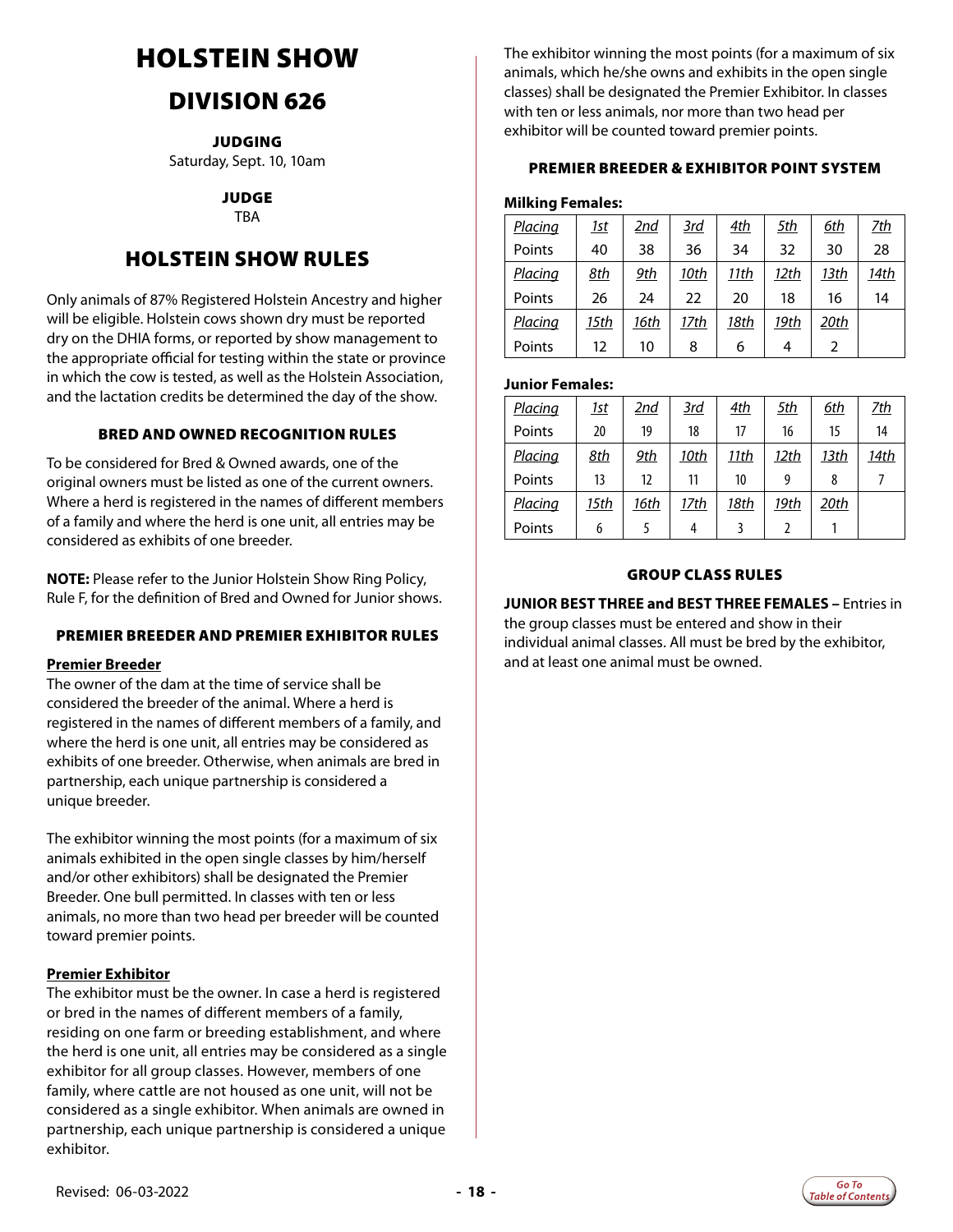### HOLSTEIN SHOW CLASS DESCRIPTIONS

| <b>CLASS</b> |                                                                                                                                                                                            |
|--------------|--------------------------------------------------------------------------------------------------------------------------------------------------------------------------------------------|
|              | 3100. SPRING HEIFER CALF:<br>Born 3-1-22 to 5-31-22  Prize Schedule #1                                                                                                                     |
|              | 3110. WINTER HEIFER CALF:<br>Born 12-1-21 to 2-28-22. Prize Schedule #1                                                                                                                    |
|              | 3120. FALL HEIFER CALF:<br>Born 9-1-21 to 11-30-21  Prize Schedule #1                                                                                                                      |
|              | 3130. SUMMER YEARLING HEIFER:<br>Born 6-1-21 to 8-31-21. Prize Schedule #1                                                                                                                 |
|              | 3140. SPRING YEARLING HEIFER:<br>Born 3-1-21 to 5-31-21 Prize Schedule #1                                                                                                                  |
|              | 3150. WINTER YEARLING HEIFER:<br>Born 12-1-20 to 2-28-21. Prize Schedule #1                                                                                                                |
|              | 3160. FALL YEARLING HEIFER:<br>Born 9-1-20 to 11-30-20 Prize Schedule #1                                                                                                                   |
|              | <b>AWARD - 3170 - JUNIOR CHAMPION and</b>                                                                                                                                                  |
|              | <b>RESERVE JUNIOR CHAMPION</b>                                                                                                                                                             |
|              | 3180. JUNIOR BEST THREE: Class 3100<br>to 3160, one bull permitted. All<br>must have the same prefix, and<br>at least one owned by exhibitor.<br>One entry per exhibitor Prize Schedule #4 |
|              | 3210. MILKING YEARLING HEIFER:<br>Born after 8-31-20  Prize Schedule #2                                                                                                                    |
|              | 3220. JUNIOR TWO -YEAR-OLD<br>(must have freshened):<br>Born 3-1-20 to 8-31-20  Prize Schedule #2                                                                                          |
|              | 3230. SENIOR TWO-YEAR-OLD COW<br>(must have freshened):<br>Born 9-1-19 to 2-28-20. Prize Schedule #2                                                                                       |
|              | 3240. JUNIOR THREE-YEAR-OLD COW:<br>Born 3-1-19 to 8-31-19  Prize Schedule #2                                                                                                              |
|              | 3260. SENIOR THREE-YEAR-OLD COW:<br>Born 9-1-18 to 2-28-19.  Prize Schedule #2                                                                                                             |
|              | 3270. FOUR-YEAR-OLD COW:<br>Born 9-1-17 to 8-31-18. Prize Schedule #2                                                                                                                      |
|              | 3280. FIVE-YEAR-OLD COW:<br>Born 9-1-16 to 8-31-17  Prize Schedule #2                                                                                                                      |
|              | 3290. SIX-YEAR OLD AND OLDER COW:<br>Born before 9-1-16 Prize Schedule #2                                                                                                                  |
|              | AWARD - 3310 - SENIOR CHAMPION and RESERVE SENIOR<br><b>GRAND CHAMPION FEMALE</b>                                                                                                          |
|              | <b>AWARD – 3320 – GRAND CHAMPION and RESERVE GRAND</b><br><b>CHAMPION FEMALE</b>                                                                                                           |
|              | 3360. BEST THREE FEMALES: Any age<br>females, all bred by and at least<br>two owned by exhibitor. One                                                                                      |

entry per exhibitor .................. Prize Schedule #4

|  | 3380. EXHIBITOR'S HERD OF FIVE                                         |
|--|------------------------------------------------------------------------|
|  | FEMALES: This group, all owned                                         |
|  | by the exhibitor, consists of two                                      |
|  | females over two years of age,                                         |
|  | two females under two years of                                         |
|  | age and one any age. One entry                                         |
|  | per exhibitor  Prize Schedule #4                                       |
|  | 3390. PRODUCE OF DAM: Two animals,<br>any age and either sex, from the |
|  | same dam. Dam must be named.                                           |
|  | One entry per exhibitor Prize Schedule #4                              |
|  | 3410. PREMIER BREEDER: Best six head,                                  |
|  | based on a point system. All bred                                      |
|  | by exhibitor.                                                          |
|  | 3420. PREMIER EXHIBITOR: Best six<br>head, based on a point system.    |
|  | All owned by exhibitor.                                                |
|  |                                                                        |

3430. CHAMPION BRED & OWNED

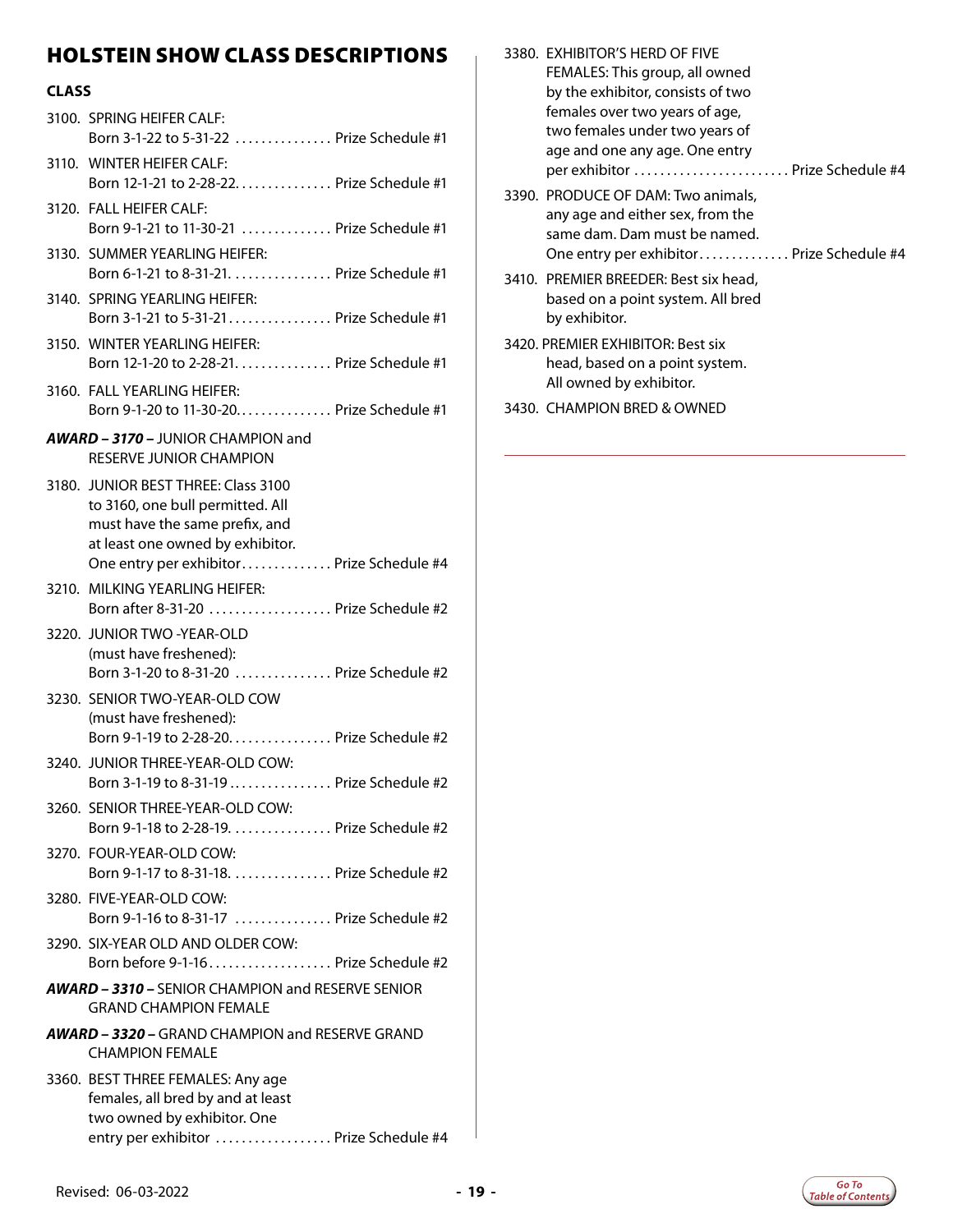# <span id="page-19-0"></span>GUERNSEY SHOW

### DIVISION 628

#### **JUDGING**

HEIFERS Sunday, Sept. 11, 10am

COWS Sunday, Sept. 11, 1pm

> JUDGE TBA

### GUERNSEY SHOW CLASS DESCRIPTIONS

- 4100. SPRING HEIFER CALF: Born 3-1-22 to 5-31-22 . . . . . . . . . . . . . . Prize Schedule #1
- 4110. WINTER HEIFER CALF: Born 12-1-21 to 2-28-22.. . . Prize Schedule #1
- 4120. FALL HEIFER CALF: Born 9-1-21 to 11-30-21 . . . . . . . . . . . . . Prize Schedule #1
- 4130. SUMMER YEARLING HEIFER: Born 6-1-21 to 8-31-21. . . . . . . . . . . . . . . Prize Schedule #1
- 4140. SPRING YEARLING HEIFER: Born 3-1-21 to 5-31-21.. . . Prize Schedule #1
- 4150. WINTER YEARLING HEIFER: Born 12-1-20 and 2-28-21. . . . . . . . . . . . Prize Schedule #1
- 4160. FALL YEARLING HEIFER: Born 9-1-20 to 11-30-20.. . . . . . . . . . . . . Prize Schedule #1
- *AWARD 4170* JUNIOR CHAMPION and RESERVE JUNIOR CHAMPION
- 4180. JUNIOR BEST THREE FEMALES Three females, shown in classes 4100–4160, all must be bred by exhibitor and at least two owned. One entry per exhibitor. . . . . . . . . . . . . . Prize Schedule #4
- 4190. MILKING YEARLING HEIFER: Born after 8-31-20 .................... Prize Schedule #1
- 4200. JUNIOR TWO-YEAR-OLD COW (must have freshened) Born 3-1-20 to 8-31-20 . . . . . . . . . . . . . . Prize Schedule #2
- 4210. SENIOR TWO-YEAR-OLD COW: (must have freshened) Born 9-1-19 to 2-28-20................ Prize Schedule #2
- 4220. JUNIOR THREE-YEAR-OLD COW: Born 3-1-19 to 8-31-19. . . . . . . . . . . . . . . Prize Schedule #2

|  | 4230. SENIOR THREE-YEAR-OLD COW:<br>Born 9-1-18 to 2-28-19. Prize Schedule #2                                                                                                                                     |
|--|-------------------------------------------------------------------------------------------------------------------------------------------------------------------------------------------------------------------|
|  | AWARD - 4240 - INTERMEDIATE<br><b>CHAMPION: Milking Fall Yearling</b><br>- Senior Three-Year-old                                                                                                                  |
|  | 4250. FOUR-YEAR-OLD COW:<br>Born 9-1-17 to 8-31-18. Prize Schedule #2                                                                                                                                             |
|  | 4260. FIVE-YEAR-OLD COW:<br>Born 9-1-16 to 8-31-17.  Prize Schedule #2                                                                                                                                            |
|  | 4270. SIX-YEAR-OLD AND OLDER COW:<br>Before 9-1-16  Prize Schedule #2                                                                                                                                             |
|  | <b>AWARD - 4280 - SENIOR CHAMPION and RESERVE SENIOR</b><br><b>CHAMPION FEMALE</b>                                                                                                                                |
|  | <b>AWARD – 4290 –</b> GRAND CHAMPION and RESERVE GRAND<br><b>CHAMPION FEMALE</b>                                                                                                                                  |
|  | 4370. SENIOR BEST THREE FEMALES -<br>Three females, must have been<br>shown in classes 4190-4260, all<br>bred by exhibitor, and at least<br>two owned by exhibitor. One<br>entry per exhibitor  Prize Schedule #4 |
|  | 4380. EXHIBITOR'S HERD - Five females<br>all owned by exhibitor. Two must<br>have freshened, two un-freshened<br>and one any age. One entry per<br>exhibitor  Prize Schedule #4                                   |
|  | 4390. PRODUCE OF DAM - Two animals<br>from same dam. Dam must be<br>named on entry form. One entry<br>per exhibitor per dam  Prize Schedule #4                                                                    |
|  | 4400. PREMIER BREEDER - Best six<br>head, based on point system. All<br>bred by exhibitor.                                                                                                                        |
|  | 4410. PREMIER EXHIBITOR - Best six<br>head, based on point system. All<br>owned by exhibitor.                                                                                                                     |

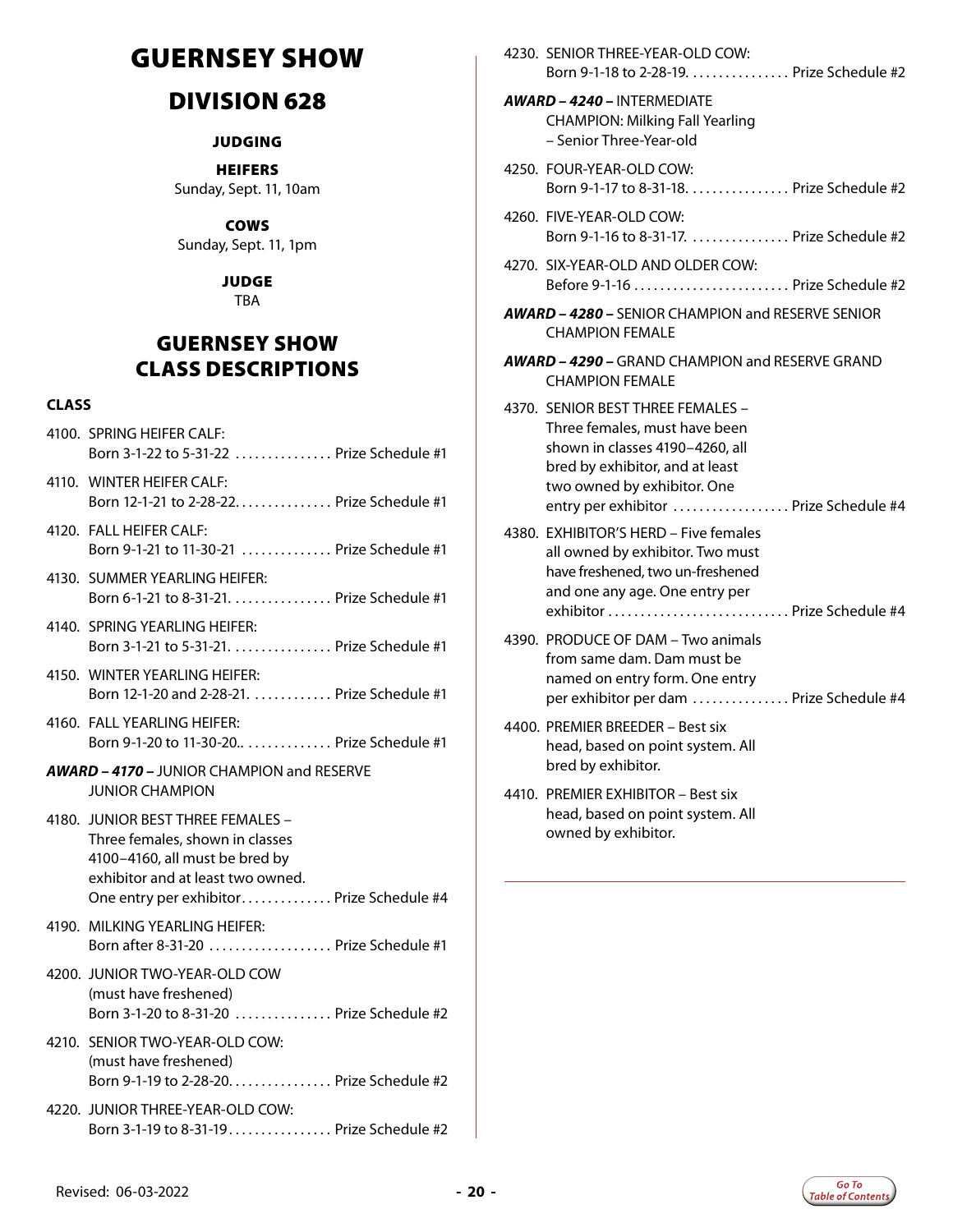# <span id="page-20-0"></span>JERSEY SHOW

# DIVISION 630

JUDGING Saturday, Sept. 10, 1pm

JUDGE

TBA

### JERSEY SHOW CLASS DESCRIPTIONS

#### **CLASS**

| 5100. SPRING HEIFER CALF:<br>Born 3-1-22 to 5-31-22  Prize Schedule #1                                                                                        |
|---------------------------------------------------------------------------------------------------------------------------------------------------------------|
| 5110. WINTER HEIFER CALF:<br>Born 12-1-21 to 2-28-22 Prize Schedule #1                                                                                        |
| 5120. FALL HEIFER CALF:<br>Born 9-1-21 to 11-30-21. Prize Schedule #1                                                                                         |
| 5130. SUMMER YEARLING HEIFER:<br>Born 6-1-21 to 8-31-21. Prize Schedule #1                                                                                    |
| 5140. SPRING YEARLING HEIFER:<br>Born 3-1-21 to 5-31-21. Prize Schedule #1                                                                                    |
| 5150. WINTER YEARLING HEIFER:<br>Born 12-1-20 to 2-28-21. Prize Schedule #1                                                                                   |
| 5160. FALL YEARLING HEIFER:<br>Born 9-1-20 to 11-30-20<br>(Not in Milk) Prize Schedule #1                                                                     |
| <b>AWARD - 5170 - JUNIOR CHAMPION and RESERVE JUNIOR</b><br>CHAMPION - 1st and 2nd place winners of<br>classes 5100-5160.                                     |
| 5180. JUNIOR BEST THREE<br>Three females shown in classes<br>5100-5160, all bred by exhibitor<br>and at least two owned by the<br>exhibitor Prize Schedule #4 |
| 5190. MILKING YEARLING HEIFER<br>Born after 8-31-20  Prize Schedule #2                                                                                        |
| 5200. JUNIOR TWO YEAR OLD COW<br>(must have freshened):<br>Born 3-1-20 to 8-31-20  Prize Schedule #2                                                          |
| 5210. SENIOR TWO-YEAR-OLD COW                                                                                                                                 |
| (must have freshened):<br>Born 9-1-19 to 2-28-20. Prize Schedule #2                                                                                           |
| 5220. JUNIOR THREE-YEAR-OLD COW:<br>Born 3-1-19 to 8-31-19 Prize Schedule #2                                                                                  |

| <b>AWARD - 5245 - INTERMEDIATE</b><br><b>CHAMPION: MILKING FALL</b><br>YEARLING - SENIOR THREE-YEAR-OLD -<br>1st and 2nd place winners from<br>classes 5190-5220.                                                                             |
|-----------------------------------------------------------------------------------------------------------------------------------------------------------------------------------------------------------------------------------------------|
| 5250. FOUR-YEAR-OLD COW:<br>Born 9-1-17 to 8-31-18. Prize Schedule #2                                                                                                                                                                         |
| 5260. FIVE-YEAR-OLD COW:<br>Born 9-1-16 to 8-31-17.  Prize Schedule #2                                                                                                                                                                        |
| 5270. SIX-YEAR-OLD AND OLDER COW:<br>Born before 9-1-16 Prize Schedule #2                                                                                                                                                                     |
| <b>AWARD - 5280 - SENIOR CHAMPION AND RESERVE SENIOR</b><br>CHAMPION FEMALE - 1st and 2nd place<br>winners from classes 5240-5270.                                                                                                            |
| <b>AWARD - 5290 - GRAND CHAMPION AND RESERVE GRAND</b><br><b>CHAMPION FEMALE</b>                                                                                                                                                              |
| 5370. BEST THREE FEMALES -<br>Three females shown in classes<br>5190-5270, all bred by exhibitor,<br>and at least two owned by the<br>exhibitor Prize Schedule #4                                                                             |
| 5380. EXHIBITORS HERD - Five females<br>all owned by the exhibitor, two<br>females must have been shown<br>in classes 5100-5160, three females<br>must have been shown in classes<br>5190-5270. One entry per<br>exhibitor  Prize Schedule #4 |
| 5390. PREMIER BREEDER - Best six<br>head, based on point system.<br>All bred by exhibitor.                                                                                                                                                    |

5400. PREMIER EXHIBITOR – Best six head, based on point system. All owned by exhibitor.

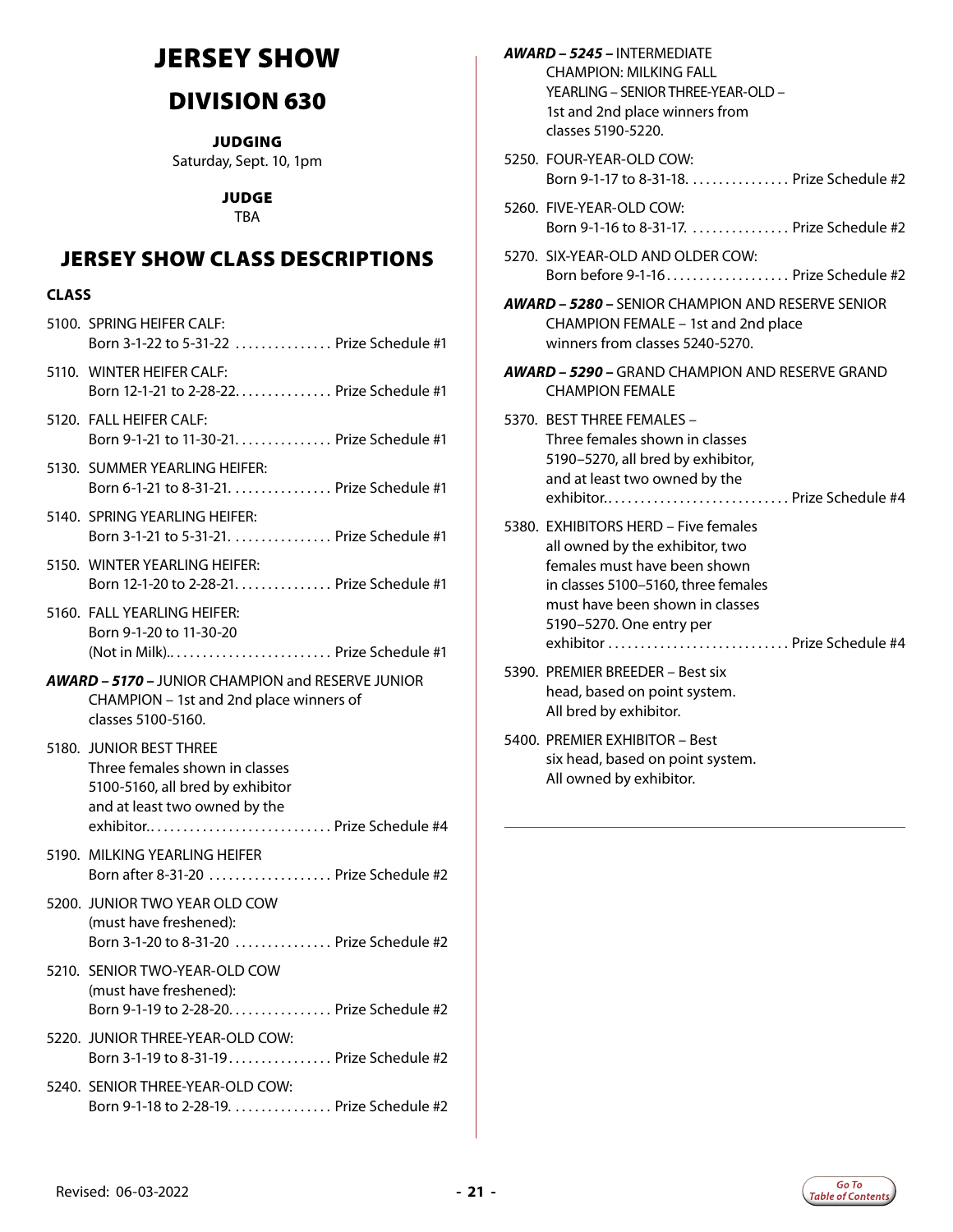# <span id="page-21-0"></span>MILKING SHORTHORN SHOW

### DIVISION 633

**JUDGING** 

Sunday, Sept. 4, 1pm

JUDGE

**TRA** 

### MILKING SHORTHORN SHOW CLASS DESCRIPTIONS

**All champions will be DNA tested and all first place winners in cow show will have ultra sounds plus one will be selected randomly in each class.**

- 6100. SPRING HEIFER CALF: Born 3-1-22 to 5-31-22................ Prize Schedule #1
- 6110. WINTER HEIFER CALF: Born 12-1-21 to 2-28-22.. . . Prize Schedule #1
- 6120. FALL HEIFER CALF: Born 9-1-21 to 11-30-21. . . . . . . . . . . . . . Prize Schedule #1
- 6130. SUMMER YEARLING HEIFER: Born 6-1-20 to 8-31-20 . . . . . . . . . . . . . . Prize Schedule #1
- 6140. SPRING YEARLING HEIFER: Born 3-1-21 to 5-31-21.. . . Prize Schedule #1
- 6150. WINTER YEARLING HEIFER: Born 12-1-20 to 2-28-21. . . . . . . . . . . . . . . Prize Schedule #1
- 6160. FALL YEARLING HEIFER: (Not In Milk) Born 9-1-20 to 11-30-20 . . . . . . . . . . . . . Prize Schedule #1
- *AWARD 6170* JUNIOR CHAMPION AND RESERVE JUNIOR CHAMPION
- 6180. JUNIOR BEST THREE: Class 6100 to 6160. All must have the same prefix, and at least one owned by exhibitor. One entry per exhibitor. . . Prize Schedule #4
- 6190. MILKING YEARLING HEIFER: (Must Have Freshened) Born after 8-31-20... $\ldots$ ............... Prize Schedule #2
- 6210. JUNIOR TWO-YEAR-OLD COW: (must have freshened) Born 3-1-20 to 8-31-20 . . . . . . . . . . . . . . Prize Schedule #2
- 6220. SENIOR TWO-YEAR-OLD: (must have freshened) Born 9-1-19 to 2-28-20. . . . . . . . . . . . . . . . Prize Schedule #2
- 6230. JUNIOR THREE-YEAR-OLD: Born 3-1-19 to 8-31-19. . . . . . . . . . . . . . . Prize Schedule #2
- 6240. SENIOR THREE-YEAR-OLD: Born 9-1-18 to 2-28-19. . . . . . . . . . . . . . . Prize Schedule #2
- *AWARD 6250 –* INTERMEDIATE CHAMPION and RESERVE INTERMEDIATE Milking fall yearling- senior three year old
- 6260. FOUR-YEAR-OLD COW: Born 9-1-17 to 8-31-18. . . . . . . . . . . . . . . Prize Schedule #2
- 6270. FIVE-YEAR-OLD COW: Born 9-1-16 to 8-31-17. . . . . . . . . . . . . . . Prize Schedule #2
- 6280. SIX-YEAR AND OLDER COW: Born before  $9-1-16$ ............................ Prize Schedule #2
- *AWARD 6290* SENIOR CHAMPION AND RESERVE SENIOR CHAMPION FEMALE
- *AWARD 6300* GRAND CHAMPION and RESERVE GRAND CHAMPION FEMALE
- 6360. PRODUCE OF DAM: Two animals, either sex, any age, from the same dam. Dam must be named. One entry per exhibitor per dam. . . . . . . . . . Prize Schedule #4
- 6370. SENIOR BEST THREE FEMALES: All must be bred by exhibitor, and at least one owned. One entry per exhibitor .................. Prize Schedule #4
- 6380. EXHIBITOR'S HERD: Five head, two females over two years, two females under two years and one of any age ....................... Prize Schedule #4
- 6420. PREMIER BREEDER: Best six head, based on point system. All bred by exhibitor.
- 6430. PREMIER EXHIBITOR: Best six head, based on point system. All owned by exhibitor.